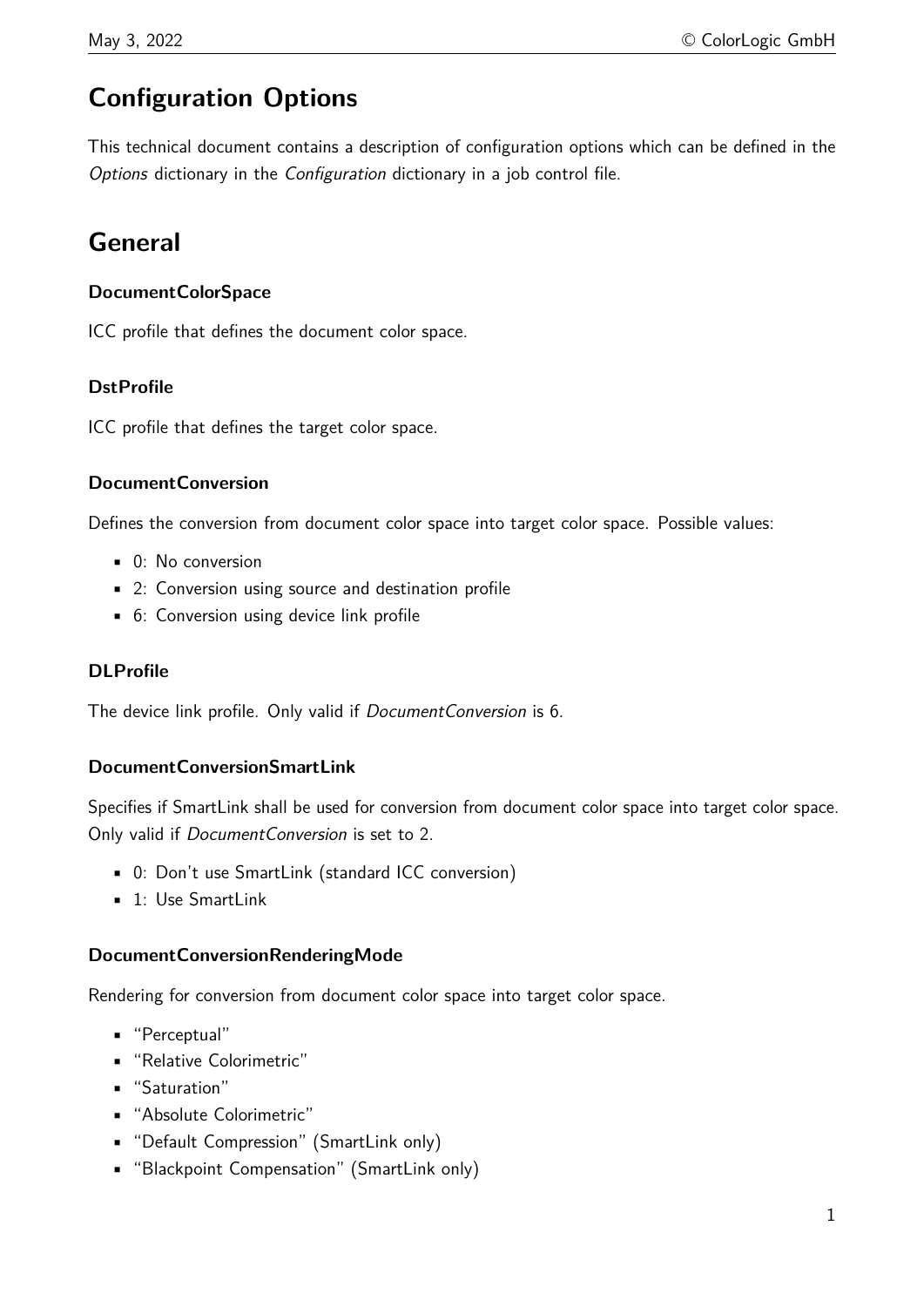- "Absolute Compression" (SmartLink only)
- "Dynamic Compression" (SmartLink only)
- "Minimal Compression" (SmartLink only)
- "Automatic Paper Relative" (SmartLink only)
- "Automatic Paper Absolute" (SmartLink only)
- "Auto" (SmartLink with custom presets only)

# **SmartLinkMethod**

SmartLink method for conversions into target color space.

- "TraditionalPrint"
- "TraditionalPrintAutoExceptions"
- "LargeFormatPrint"
- "DigitalPrint"
- "Custom"

## **SmartLinkPresetCMYK**

Only valid for SmartLink method "Custom". Specifies the SmartLink preset (profiling settings) for SmartLink conversion of CMYK data into the target color space. The value is a name of an existing SmartLink or a full path to file containing the preset (usually a .dlcfg file exported from CoPrA).

### **SmartLinkPresetRGB**

Only valid for SmartLink method "Custom". Specifies the SmartLink preset (profiling settings) for SmartLink conversion of RGB data into the target color space. The value is a name of an existing SmartLink or a full path to file containing the preset (usually a .dlcfg file exported from CoPrA).

### **SmartLinkPresetMC**

Only valid for SmartLink method "Custom". Specifies the SmartLink preset (profiling settings) for SmartLink conversion of Multicolor data into the target color space. The value is a name of an existing SmartLink or a full path to file containing the preset (usually a .dlcfg file exported from CoPrA).

### **SmartLinkPresetGRAY**

Only valid for SmartLink method "Custom". Specifies the SmartLink preset (profiling settings) for SmartLink conversion of GRAY data into the target color space. The value is a name of an existing SmartLink or a full path to file containing the preset (usually a .dlcfg file exported from CoPrA).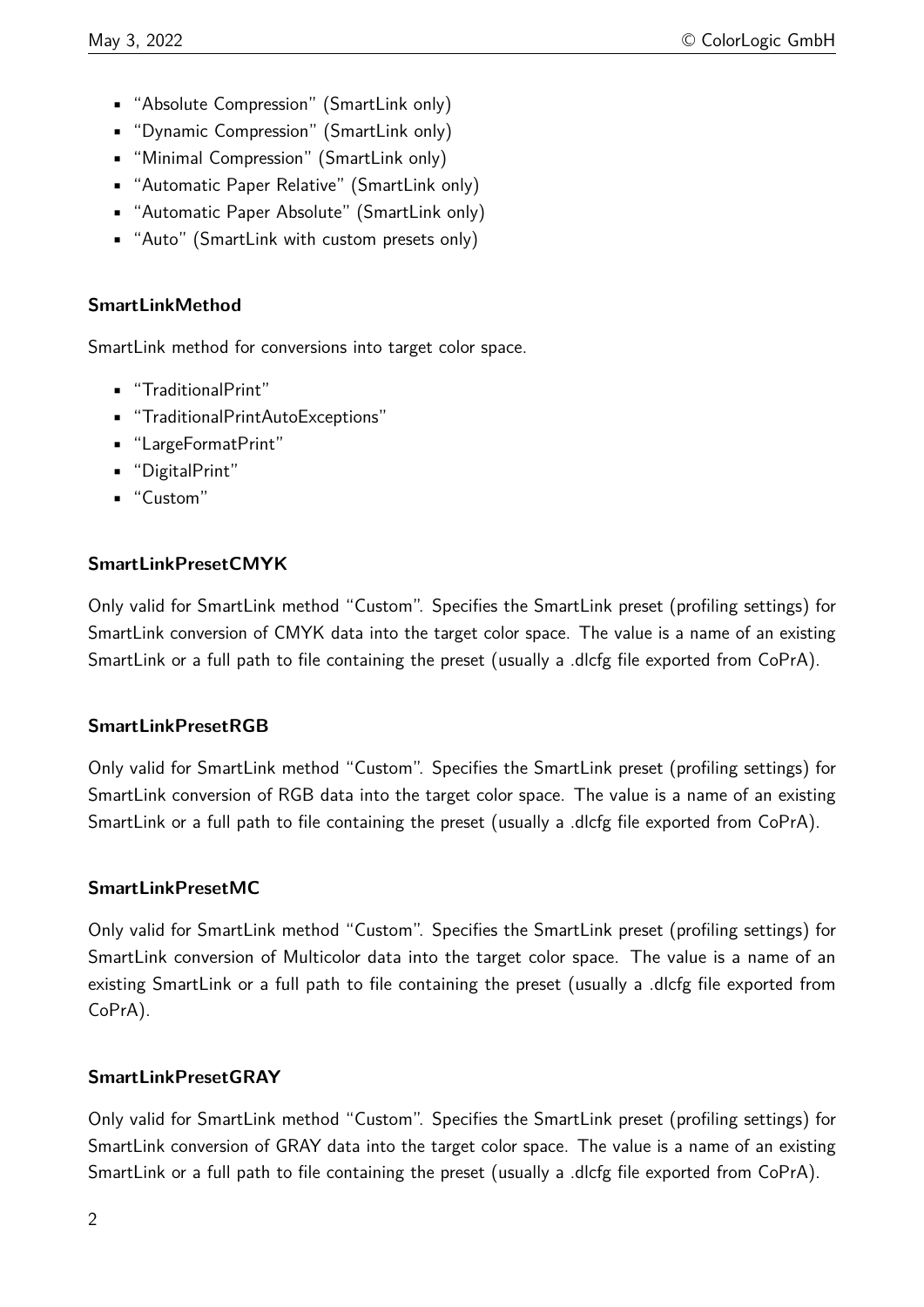# **SmartLinkOptions**

A bit field specifying SmartLink options (currently only one) - Bit 0: If set, SmartLink conversions are not skipped in case of equivalent source and target profiles.

### **SmartLinkTAC**

Specifies the desired TAC value for SmartLink conversion with method "TACReduction".

### **EmbedDstProfile**

Specifies if the target color space profile shall be embedded into the output file.

- 0: Do not embed the profile
- 1: Embed the profile

### **PreferOISrc**

Specifies if an embedded PDF output intent shall be used as document color space instead of the profile specified in DocumentColorSpaceProfile.

- 0: Ignore output intent
- 1: Prefer output intent

### **PreferOIDst**

Specifies if an embedded output intent shall be used as target color space instead of the profile specified in DstProfile.

- 0: Don't prefer output intent
- 1: Prefer output intent

### **CorrectionMode**

Specifies if a correction DeviceLink profile shall be applied.

- 0: don't apply correction DeviceLink profile
- 1: apply correction DeviceLink profile

### **CorrectionDLProfile**

The CorrectionDeviceLink profile to apply. Only valid if CorrectionMode is 1.

### **CorrectionDstProfile**

The corrected target profile. Only valid if CorrectionMode is 1.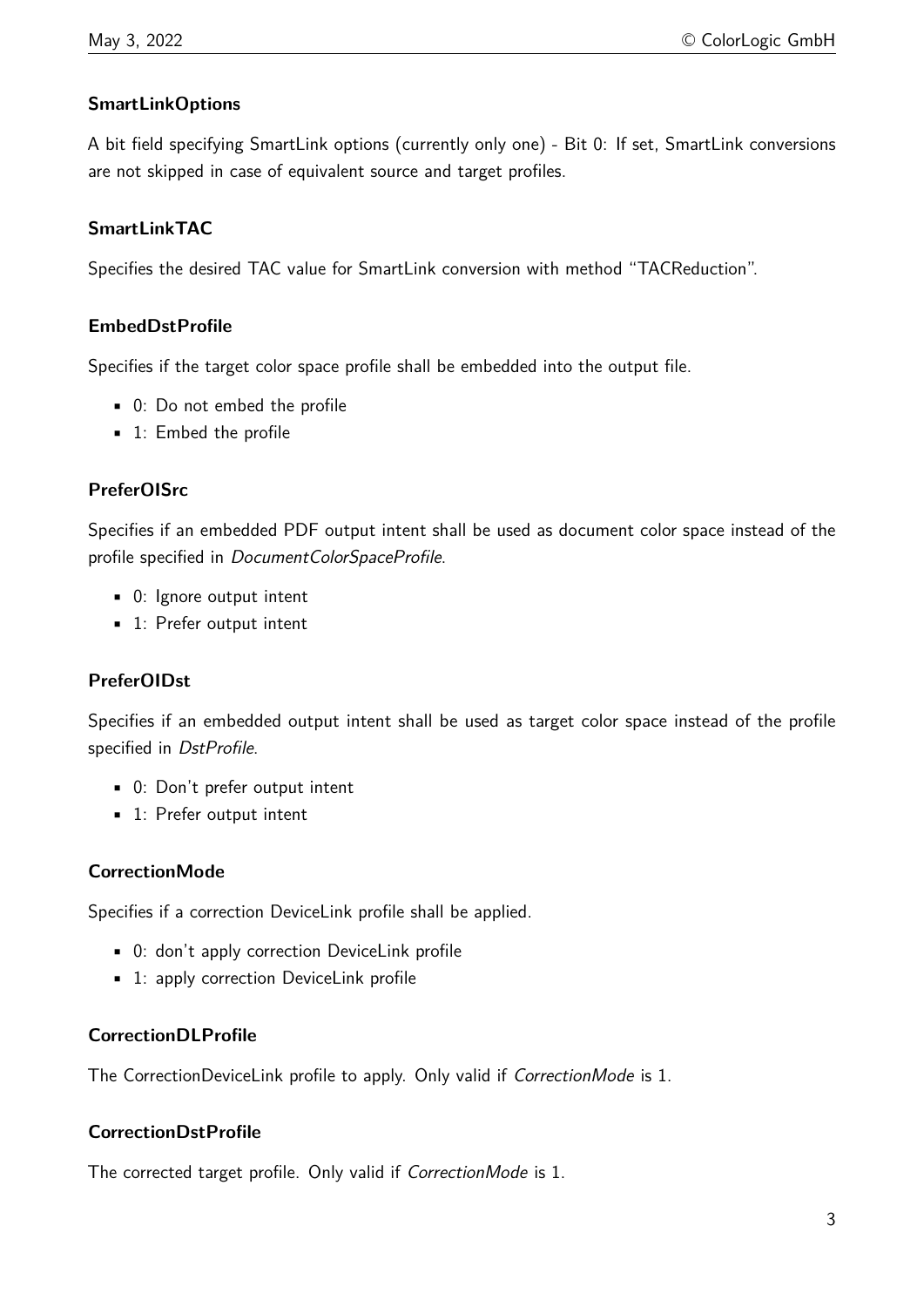# **EmbedCorrectionDstProfile**

Specifies if the corrected target profile shall be embedded into the output file instead of the original target profile. Only valid if CorrectionMode is 1.

# **Image/Vector**

Conversion settings for different color spaces can be specified by a set of dictionaries under the following keys:

## **CMYKImage**

Dictionary containing conversion settings for CMYK image data. See "Conversion settings dictionary" for details.

## **RGBImage**

Dictionary containing conversion settings for RGB image data. See "Conversion settings dictionary" for details.

## **GrayImage**

Dictionary containing conversion settings for GRAY image data. See "Conversion settings dictionary" for details.

### **LabImage**

Dictionary containing conversion settings for Lab image data. See "Conversion settings dictionary" for details.

### **CMYKVector**

Dictionary containing conversion settings for CMYK vector data. See "Conversion settings dictionary" for details. Only valid if ConvertVector = 1" and ConvertVectorLikeImages =  $0^*$ .

### **RGBVector**

Dictionary containing conversion settings for CMYK vector data. See "Conversion settings dictionary" for details. Only valid if ConvertVector = 1" and ConvertVectorLikeImages =  $0^*$ .

# **GrayVector**

Dictionary containing conversion settings for GRAY vector data. See "Conversion settings dictionary" for details. Only valid if ConvertVector = 1" and ConvertVectorLikeImages =  $0^*$ .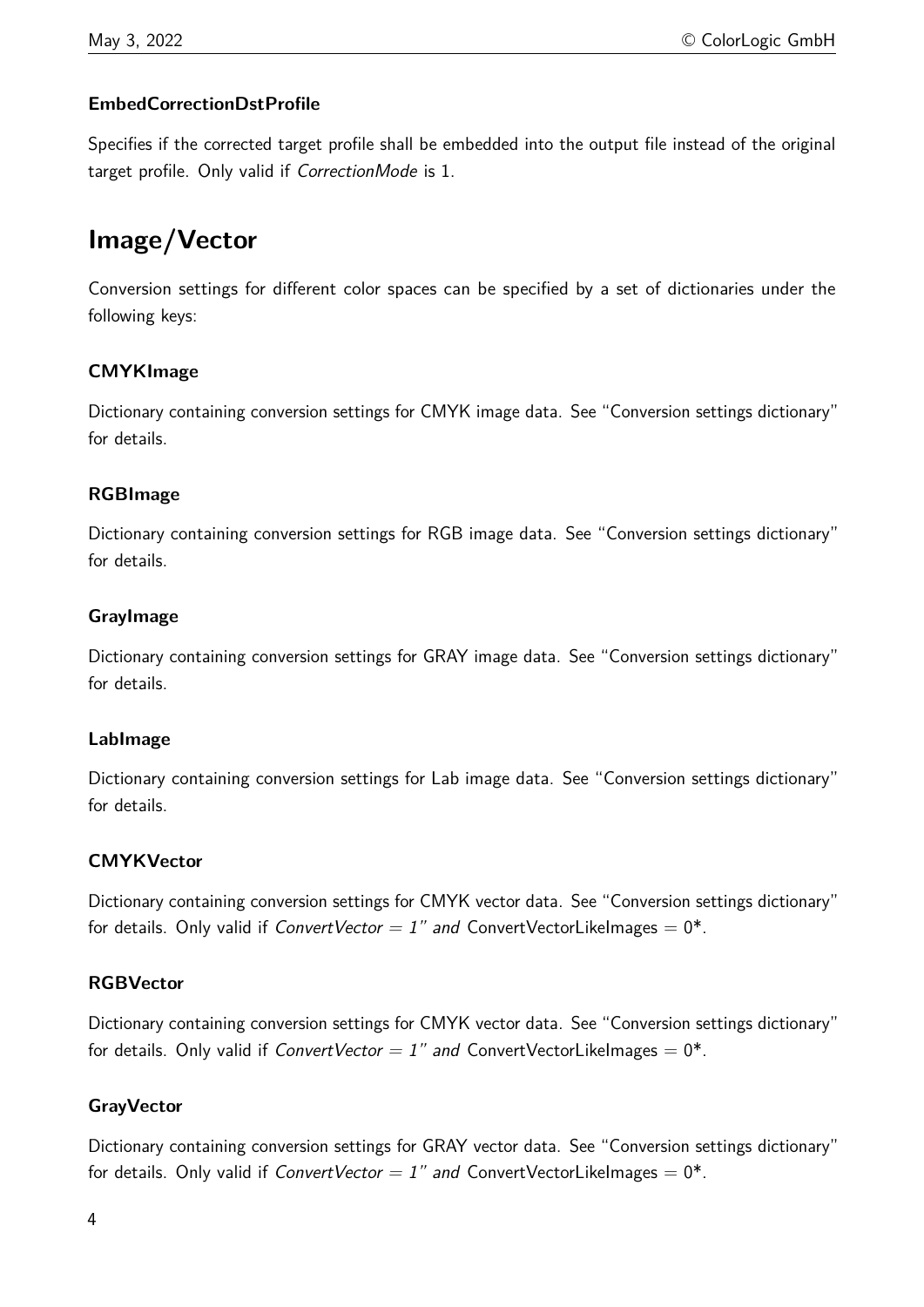## **LabVector**

Dictionary containing conversion settings for Lab vector data. See "Conversion settings dictionary" for details. Only valid if ConvertVector = 1" and ConvertVectorLikeImages =  $0^*$ .

### **ConvertVector**

Specifies if vector graphics shall be converted.

- 0: Don't convert vector graphics
- 1: Convert vector graphics

### **ConvertVectorLikeImages**

Specifies if vector graphics shall be converted using the same settings as images. Only valid if ConvertVector is 1.

- 0: Don't convert vector graphics like images
- 1: Convert vector graphics like images

# **Spot colors**

### **SpotColorsConversion**

Specifies the conversion of spot colors.

- 1: Convert spot colors using PDF alternate color space and tint transform
- 2: Preserve spot colors (default)
- 3: Convert spot colors

### **UndefinedSpotColorHandling**

Defines handling of spot colors which can't be resolved

- 0: Use alternate color space information from document
- 1: Don't convert
- $-2$ : Error

### **DefaultSpotColorOption**

Specifies the calculation method for spot color conversion.

- 5: Precise match proofing
- 1: Visual match utilize more channels
- 2: Use the least amount of channels possible
- $\blacksquare$  4: Use a maximum of two channels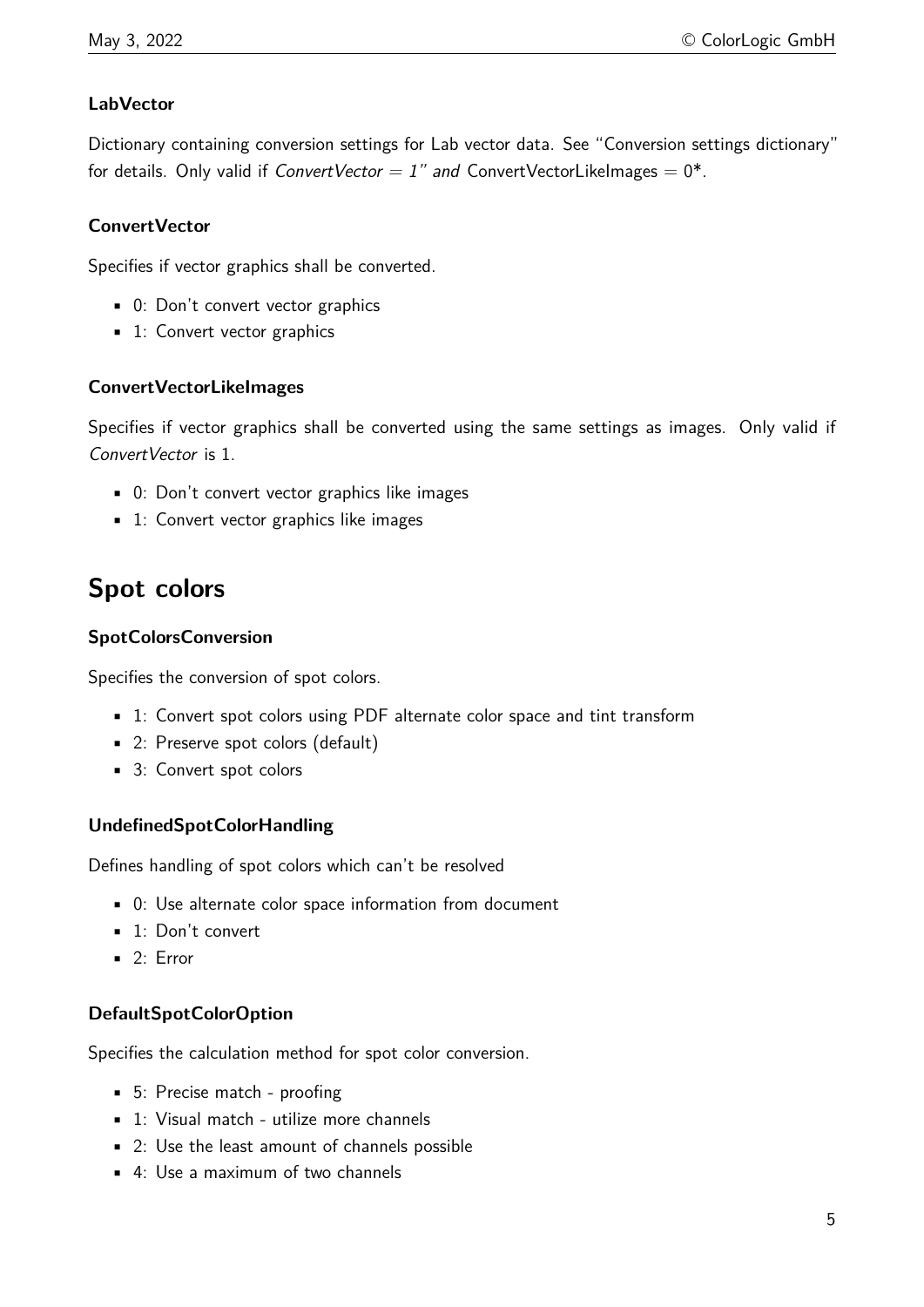• 6: Use a maximum of three channels

### **PreferedSpotColorsLibs**

List of Comma separated strings specifying spot color libraries used to resolve spot colors. Each string is either the name of an already registered library or a full path to an external file, e.g. CxF.

### **UseOtherSpotColorsLibs**

Specifies if all registered spot color libraries shall be searched when a spot color was not found in the libraries specified in PreferedSpotColorsLibs.

## **ReportWarning\_SpotColorDE**

Specifies what to report when a spot color conversion exceeds a delta E limit.

- 0: Do nothing special
- $\blacksquare$  1: Write a warning in to the job report (if a report is generated)
- 2: Raise an error

The limit can be set with SpotColorDEWarningLimit.

# **SpotColorDEPreserve**

Specifies if a spot color exceeding the limit specified with *SpotColorDEWarningLimit* shall be excluded from conversion (that means, it will still be present in the converted file). This option is usually used together with ReportWarning SpotColorDE = 1.

0 - do not exclude the spot color from conversion 1 - exclude the spot color from conversion

### **SpotColorDEWarningLimit**

Specifies the delta E limit for ReportWarning\_SpotColorDE. Default is 2.5.

# **SpotColorClipLimit**

Specifies the minimum tone value of an output ink used for optimizing spot color full tones.

### **SpotColorMoireMode**

Specifies handling of dot-on-Dot combinations

- 0: Do not avoid problems with dot-on-dot-combinations
- -1: Avoid problems with dot-on-dot-combinations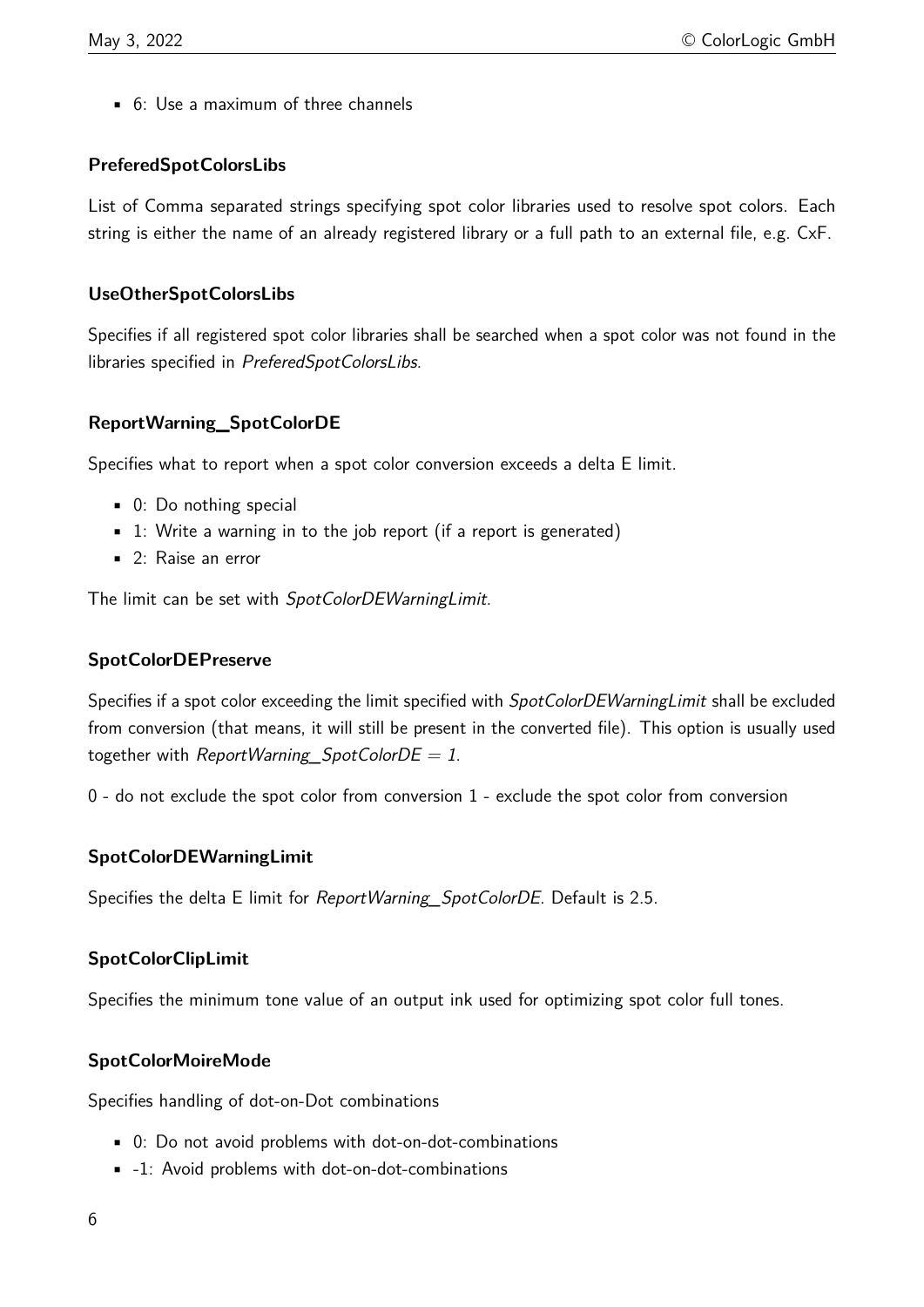# **SpotColorLinearity**

Specifies the linearity setting for spot colors.

- -3: Automatic linearity
- 33: Linearity according to ISO 20654

### **SpotColorMergeType**

Specifies the merging color space for spot colors.

- -1: Source profile
- -2: Target profile
- -3: Automatic

## **SpotColorBlackStart**

Specifies the black start value for spot color optimization.

## **ConvertSpotColorAll**

Specifies if the special spot color named "All" (a special PDF Separation color space meaning "all separations") shall be converted.

- 0: convert spot color "All"
- 1: don't convert spot color "All"

### **PrintingOrderFromDocument**

Specifies if the printing order information from the PDF document shall be used to determine the printing order.

- 0: ignore printing order information from document
- 1: use printing order information from document

### **PrintingOrder**

A dictionary specifying the printing order settings. See "Printing order dictionary" for details.

### **CIEConversionSettings**

Specifies parameters (illumination, observer) used to convert spectral data from spot color libraries into CIE Lab. The value of this option is a dictionary containing the following key/value pairs: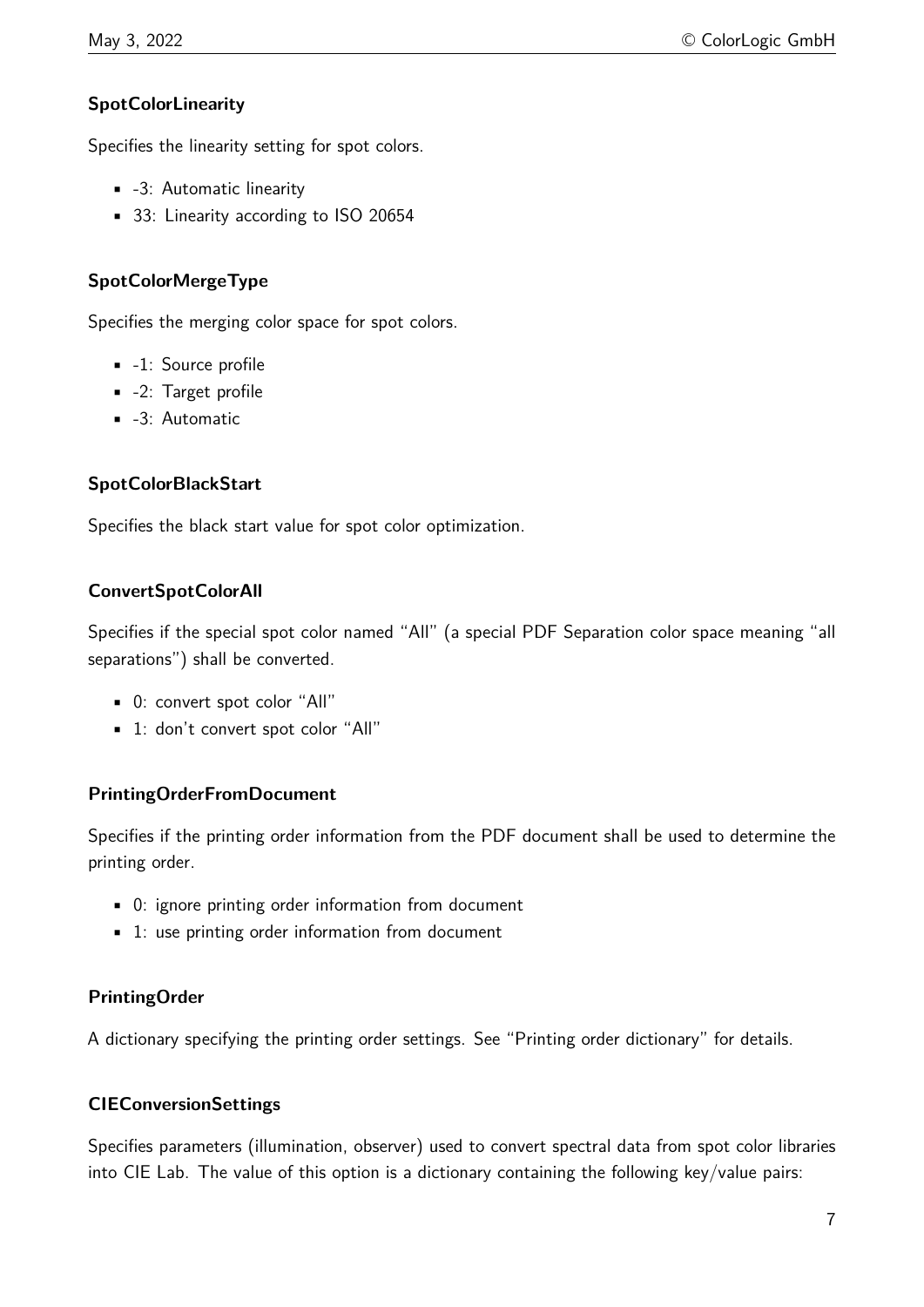# **SpotColorRules**

Specifies spot color rules. The value is an array where each element is a dictionary describing a spot color rule, see "Spot color rule dictionary" for details.

# **More options**

### **BlackPointCompensation**

Specifies if black point compensation shall be applied by default.

- 0: Don't apply black point compensation by default
- 1: Apply black point compensation by default

This option may be overridden by black point compensation settings in PDF 2.0.

## **IgnorePDFRenderingIntents**

Specifies if rendering intents defined in PDF documents shall be applied.

- 0: Apply rendering intents specified in PDF files
- 1: Ignore rendering intents specified in PDF files

This option also applies to black point compensation settings in PDF 2.0 files.

### **PreservePureBlack**

Specifies if black and gray vector graphics shall be excluded from color conversion.

### **PreserveWhite**

Specifies if white graphics shall be excluded from color conversion. This applies to image and vector.

### **PreserveText**

Specifies if text shall be excluded from color conversion.

### **ImageCompressionMethod**

Specifies how image data will be compressed after conversion

- "Auto": Automatic
- "ZIP": Lossless (ZIP/Flate for PSD/PDF, LZW for TIFF)
- "JPEG": JPEG/DCT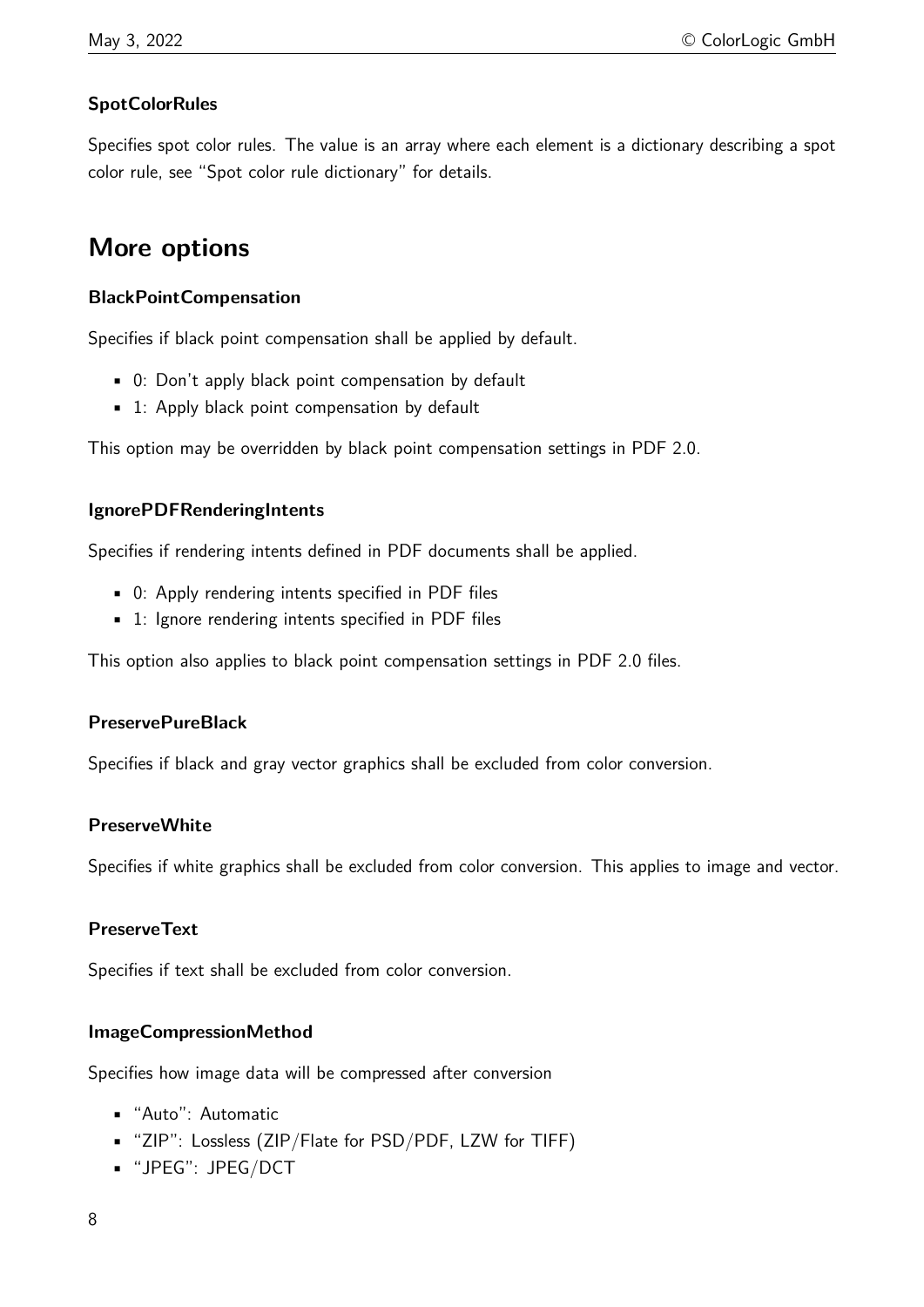### **ImageCompressionPreferredLosslessFormat**

The preferred file format for saving converted image files in lossless compression.

- "PSD"
- "TIFF"

## **ImageCompressionQuality**

Quality setting for JPEG compression. If the option is a number between 0 and 100, it specifies the JPEG quality, where 0 denotes lowest quality and 100 denotes best quality". Negative numbers stand for predefined qualities:

- -1: Maximum quality
- $-2$ : High quality
- -3: Medium quality
- $-4$ : Low quality

### **RescaleActive**

Specifies if image files and images in PDF files shall be downscaled.

- 0: Don't downscale images
- 1: Downscale images

### **RescaleDPI**

Specifies the resolution in dots per inch, to which images shall be downscaled. Only valid if  $RescaleActive = 1.$ 

### **RescaleMinDPI**

Specifies the resolution in dots per inch, which an image must originally have to be rescaled. Only valid if RescaleActive  $= 1$ .

### **SharpenPreset**

Specifies which predefined preset shall be used for sharpening, or if custom sharpening shall be used.

- "NoSharpen": Don't apply sharpening
- "ModerateSharpenAll": Moderate sharpening of all images
- "StrongSharpenRGBGray": Strong sharpening of RGB and GRAY images
- "SharpenScaledImages": "Moderate sharpening of downsampled images"
- "Custom": Custom sharpening specified with *SharpenActive, SharpenRange, SharpenRangeUnit,* SharpenThreshold, SharpenFactor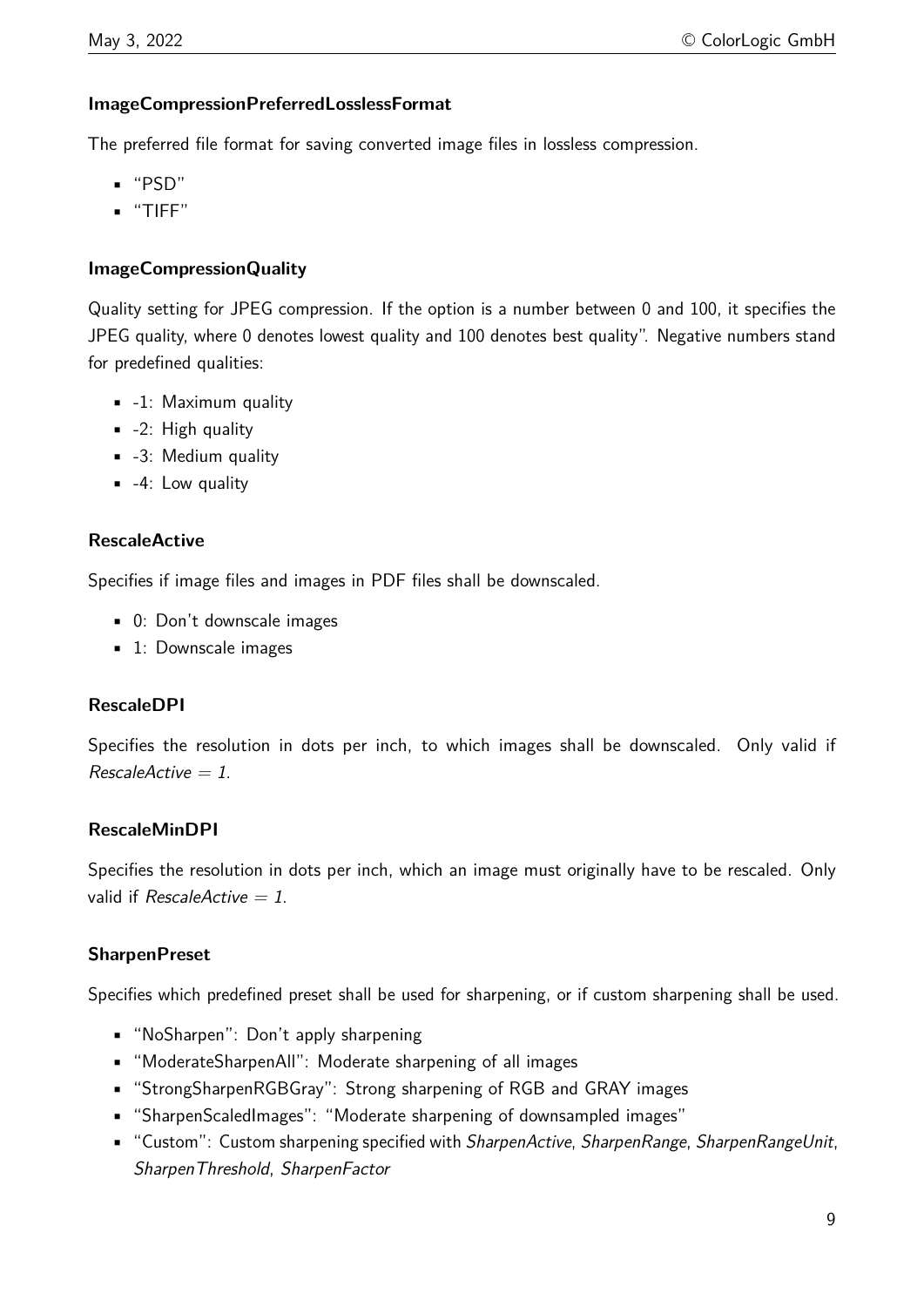# **SharpenActive**

Bit flags which specifies what type of images shall be sharpened.

- $\blacksquare$  Bit 1 (2): CMYK
- Bit  $2(4)$ : RGB
- $\blacksquare$  Bit 3 (8): Gray
- $–$  Bit 4 (16): Lab
- Bit 5 (32): Multicolor Only valid for sharpen preset "Custom".

# **SharpenRange**

The radius of the sharpen range. Only valid for sharpen preset "Custom".

# **SharpenRangeUnit**

The unit in which SharpenRange is specified.

- 0: Pixel
- $\blacksquare$  1: Point  $(1/72 \text{ inch})$
- 2: mm

Only valid for sharpen preset "Custom".

### **SharpenThreshold**

Threshold value for sharpening. Only valid for sharpen preset "Custom".

### **SharpenFactor**

Amount value for sharpening. Only valid for sharpen preset "Custom".

### **CalcInkAmountDst**

Specifies if the ink amount of the converted fill will be calculated and the result written into the job report.

### **CalcInkAmount**

Specifies if the ink amount of the original and of the converted file and the achieved ink saving will be calculated and written into the job report.

# **PSLayersOption**

Specifies the handling of PhotoShop layers and transparency in PSD and TIFF files.

• 0: Remove - no Transparency (ZePrA 6)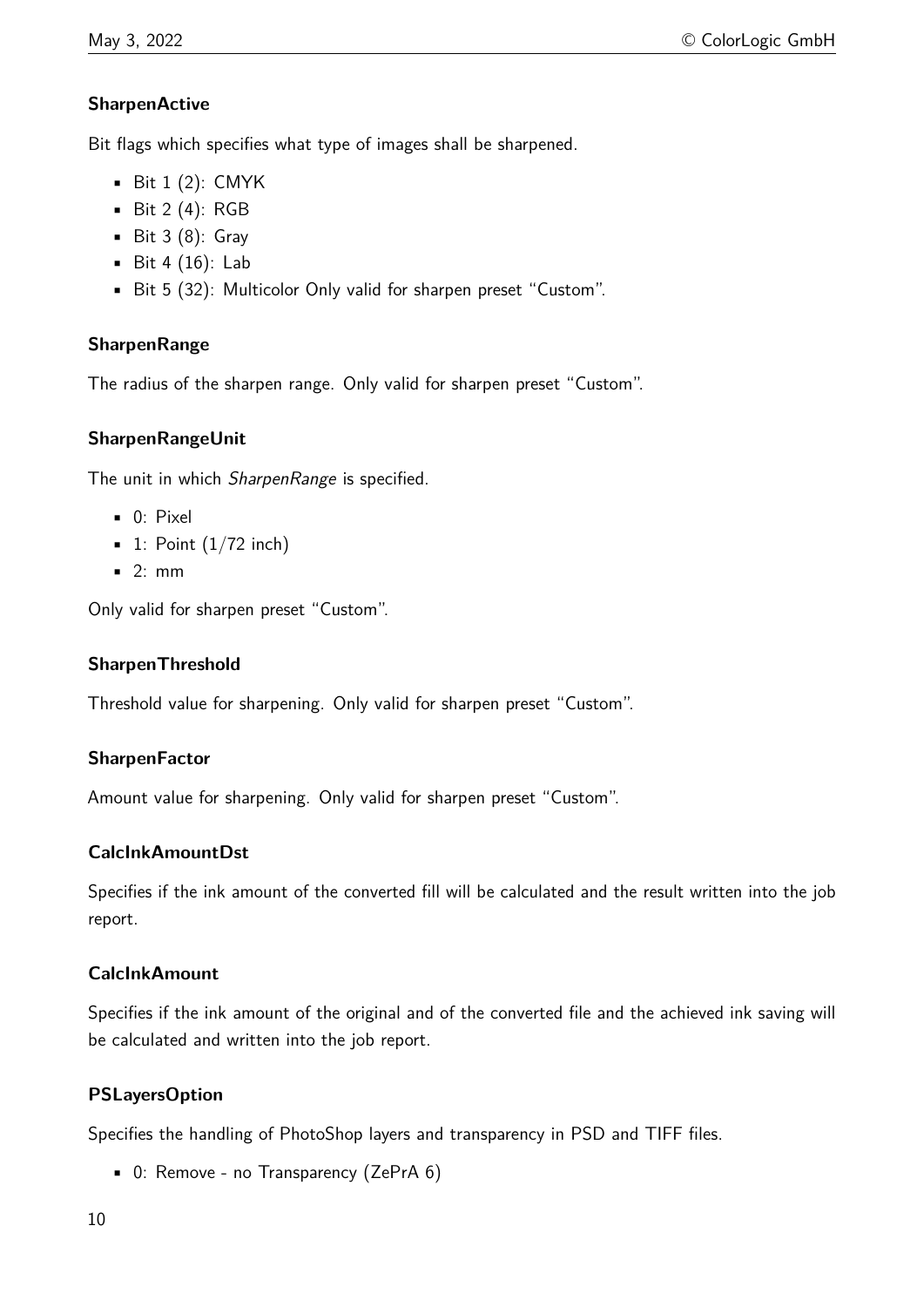- 1: Retain Layers, if possible, don't create extra layers for converted spot colors
- 2: Don't change layers
- 3: Remove add Transparency Channel (ZePrA 5)
- 4: Remove keep Transparency (visibility of the "checkerboard")
- 5: Retain Layers, if possible, create one extra layer the merged conversion result of all spot colors
- 6: Retain Layers, if possible, create an extra layer for each converted spot color These values can be bitwise combined with the following values:
- 256: Remove Smart Object related data from layers. This makes only sense for layers containing pixel data. Can be combined with one of the "Retain layers" options, 1, 4, and 5.
- 512: Apply color conversion only on visible layers. Can be combined with one of the "Retain layers" options, 1, 4, and 5.

# **Description**

Any text by the choice of the user, containing a description of the configuration, notes, etc.

# **PDF**

## **PreserveOverprint**

Specifies if the overprint behavior of vector elements in PDF shall be left unchanged if possible when the color space changes.

# **ConvertTransparencies**

Specifies if transparency elements in certain blend modes shall be excluded from color conversion.

- 0: do not color convert transparent elements in certain blend modes
- 1: convert all transparent elements

# **PDFXOutputIntent**

Defines output intent settings for the output PDF.

- 0: Don't change
- 1: No output intent
- 2: Embed target profile as output intent
- 3: Embed another profile as output intent

# **PDFXOutputIntentProfile**

The ICC profile which shall be embedded as output intent. Only valid if *PDFXOutputIntent = 3.*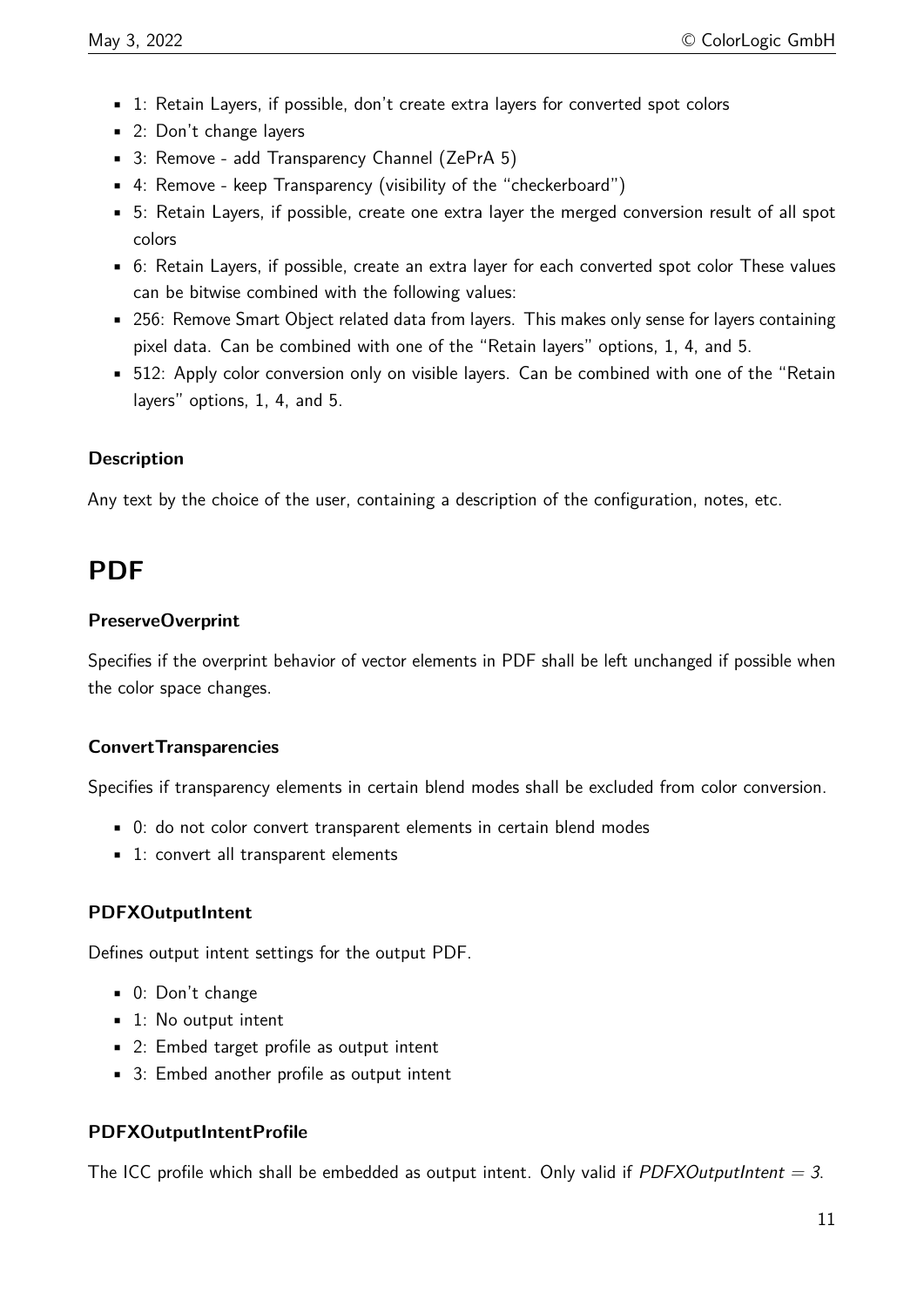# **PDFXInfo**

Info entry to be written into the output intent dictionary.

### **PDFXOutputCondition**

OutputCondition entry to be written into the output intent dictionary.

### **PDFXOutputConditionIdentifier**

OutputConditionIdentifier entry to be written into the output intent dictionary.

### **PDFXRegistryName**

RegistryName entry to be written into the output intent dictionary.

### **PDFTagData**

Specifies if the target profile shall be embedded into the PDF using ICCBased color spaces.

### **PDFPasswords**

List of passwords to try when converting password protected PDFs. The passwords are separated by comma, semicolon or white space, which implies that these characters can't be part of a password.

### **PageRangeOption**

Allows to exclude pages from color conversion or remove them from a PDF file.

- 0: Convert all pages (default)
- $\blacksquare$  1: Convert page range defined in *PageRange*, leave the rest unchanged
- 2: Don't covert page range defined in *PageRange*, convert the rest
- 3: Convert page range defined in *PageRange*, remove the rest from the PDF file
- $\blacksquare$  4: Remove page range defined in *PageRange*, convert the rest

### **PageRange**

Comma separated list of terms defining the page range. A term is a page number or a range of page numbers in the form "a-b" or an expression enclosed in []. The expression can contain the following placeholders: first, last, mid.

### **ShadingCompatibility**

When writing PDF files, avoid certain PDF features, which, allthough legal, can cause certain RIPs to fail printing the PDF.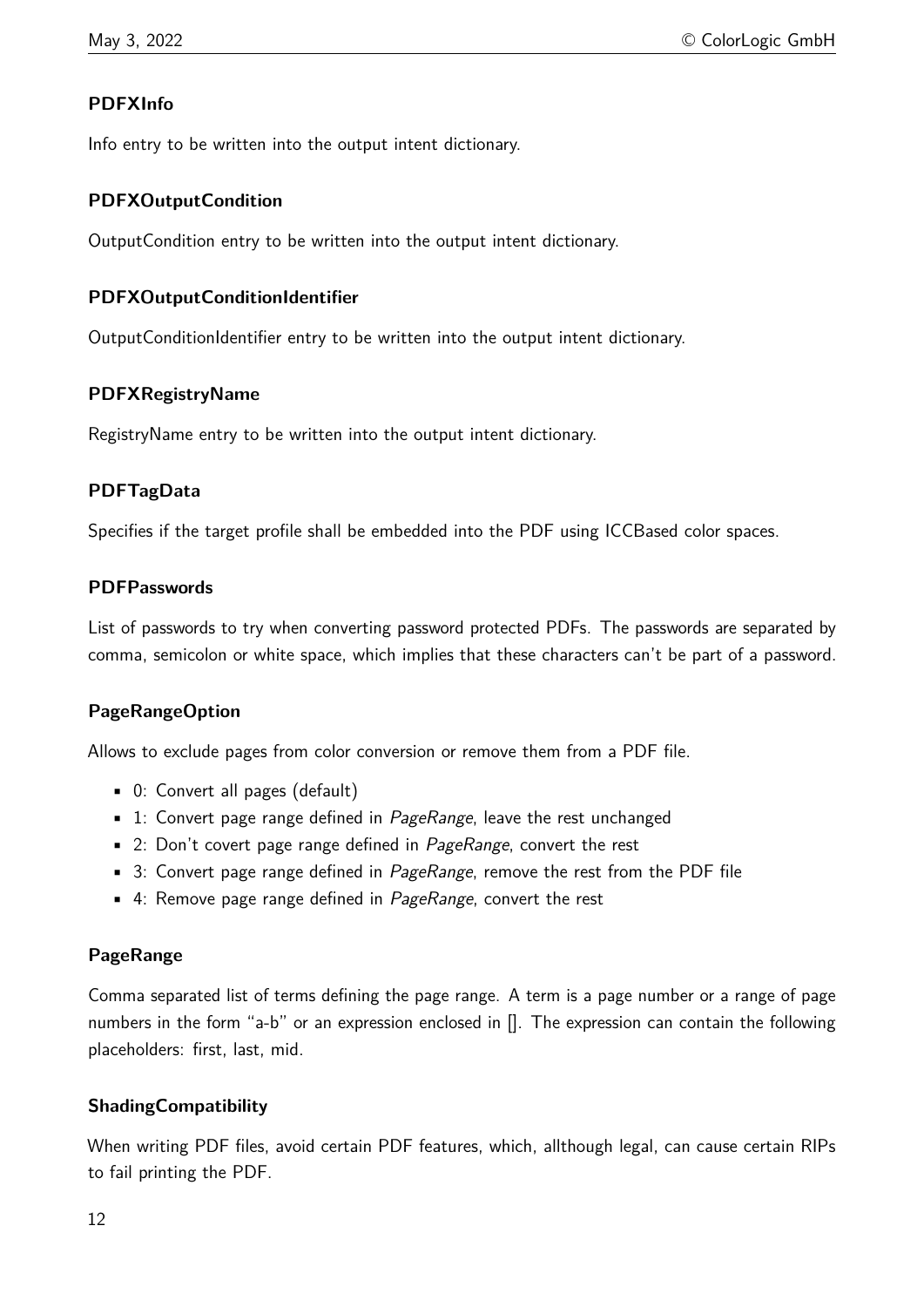## **RemovePieceInfo**

Remove private application data from PDF files.

### **PDFLayerRules**

Specifies PDF layer rules. The value is an array of dictionaries, each of which describing a PDF layer rule. See "PDF Layer Rule Dictionary" for details.

### **TransparencyReduction**

A dictionary specifying the settings for transparency reduction. See "Transparency reduction settings dictionary" for details.

# **Gradations**

### **ApplyGradationsImages**

- 0: don't apply gradation rules on images
- 1: apply gradation rules on images

### **ApplyGradationsVector**

- 0: don't apply gradation rules on vector graphics
- 1: apply gradation rules on vector graphics

### **GradationRules**

Specifies gradation rules. The value is a JSON array, where each element is dictionary describing a gradation rule. See "Gradation settings dictionary" for details.

# **Proofing**

### **MediaWedgesV2**

A dictionary specifying media wedge settings. See "Media wedge settings dictionary" for details.

# **Conversion settings dictionary**

A conversion settings dictionaries may contain the following options: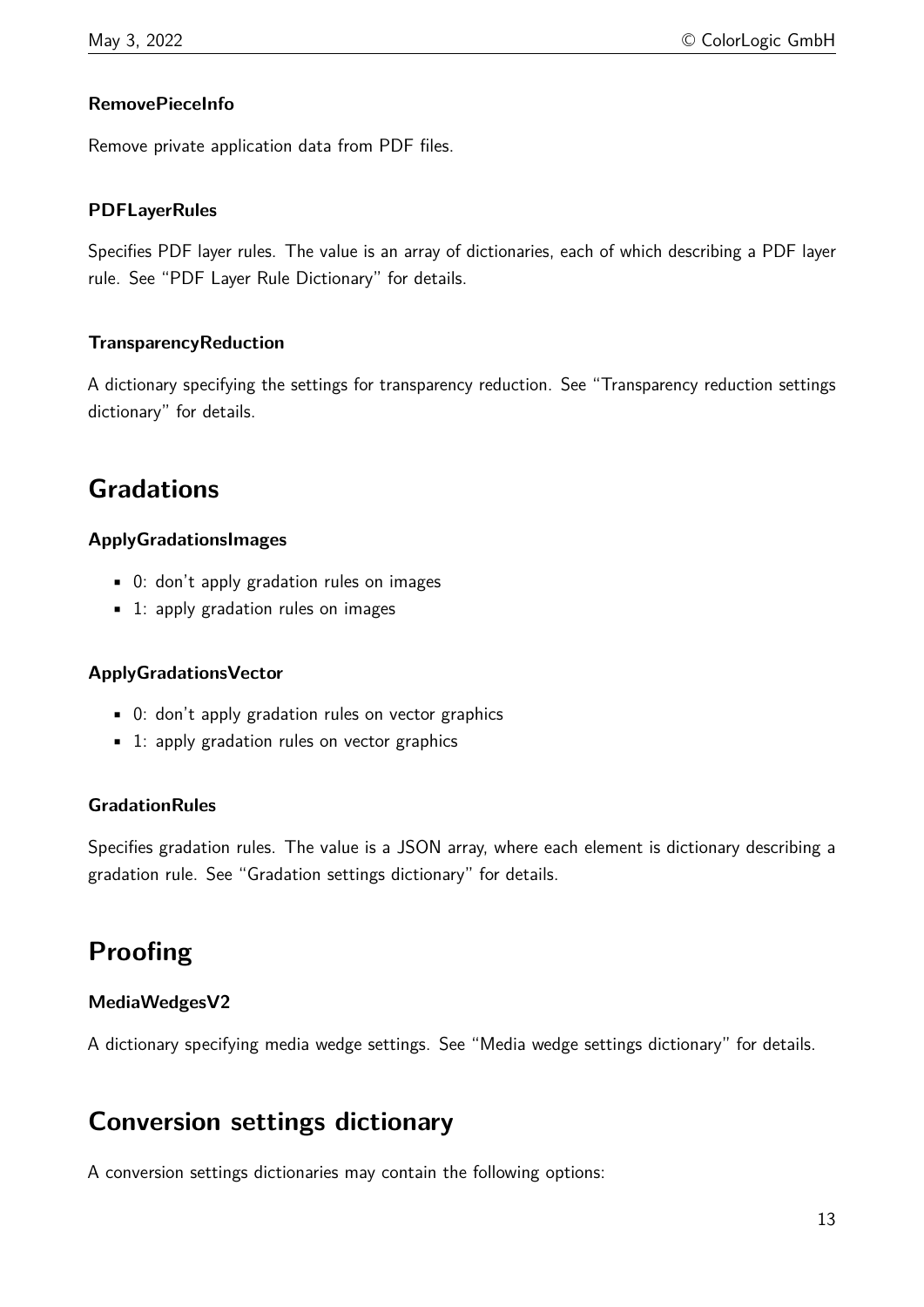### **Conversion**

Specifies how data shall be converted.

- 0: No conversion
- 1: Convert into document color space
- 2: Convert into target color space
- 3: Only supported for Gray. Gray data is is converted like CMYK where the CMY channels are zero and the K equals the gray value.

# **ApplyEmbedded**

Specifies if embedded ICC profiles shall be used as source profile if available.

- 0: Don't use embedded profiles
- 1: Use embedded profiles

# **ApplyDocCS**

Specifies if the document color space shall be used as source profile. Valid only if ApplyEmbedded-CMYKImage is 0 or the data has no embedded profile. The document color space will be applied if it is compatible.

- 0: Don't use document color space
- 1: Use document color space

# **SrcProfile**

Specifies the ICC profile that shall be used as source profile if neither an embedded profile nor the document color space is applied.

# **SmartCMM**

Specifies if SmartLink shall be used.

- 0: Don't use SmartLink
- 1: Use SmartLink

This option is not supported for Lab.

# **SmartCMMMethod**

The SmartLink method. Only valid if SmartCMM is 1.

- "None": No SmartLink (standard ICC conversion)
- "Default" (predefined automatic method)
- any SmartLink preset name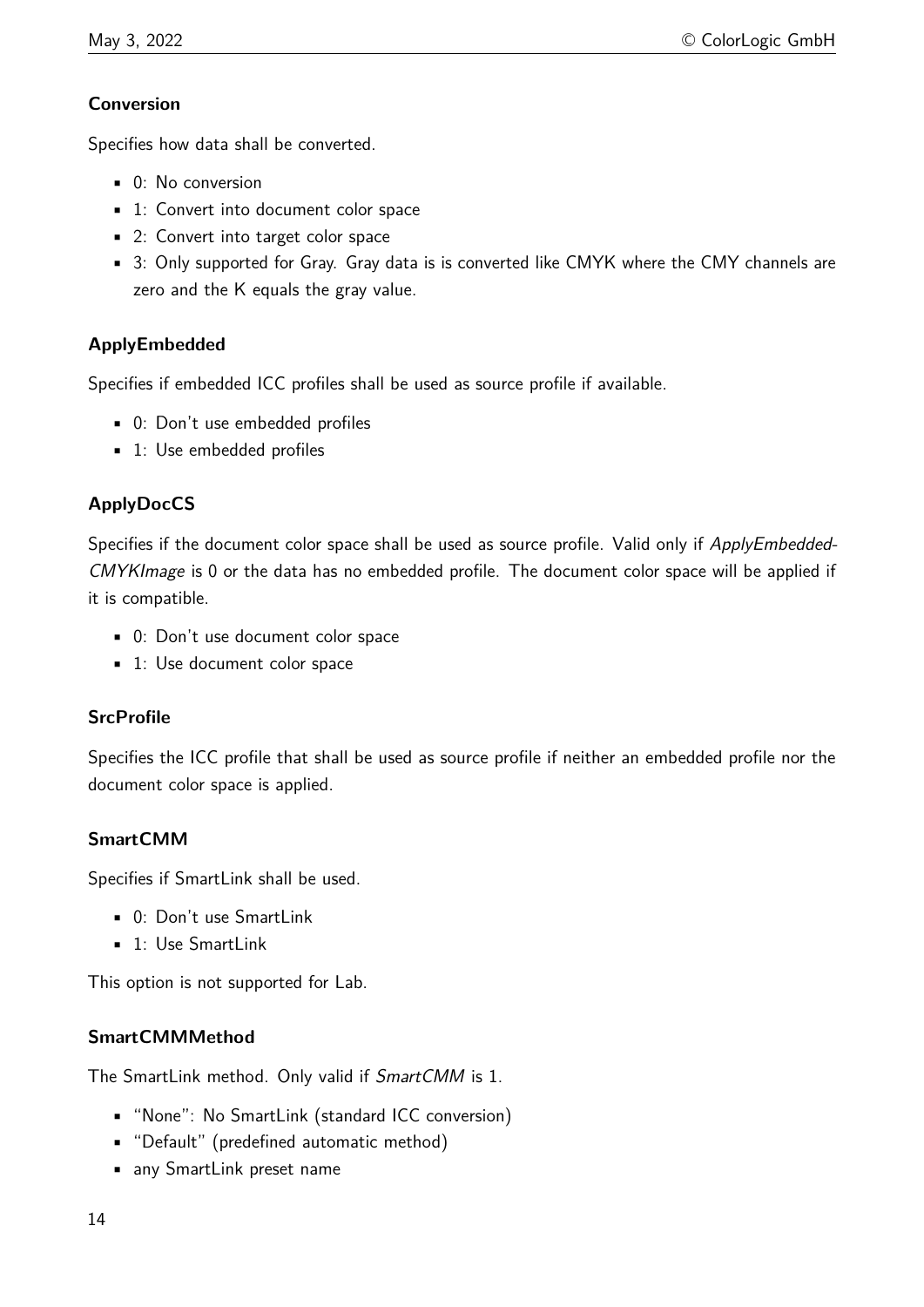# **RenderingMode**

Specifies the rendering. See *DocumentConversionRenderingMode* for a list of possible values.

# **Printing Order Dictionary**

## **Mode**

Specifies the printing order setting.

- $\blacksquare$  0: Dark -> Light
- $\blacksquare$  1: Light -> Dark
- 2: Custom printing order specified with Channels

## **Channels**

A string containing a comma separated list of ink names, specifying a custom printing order in the case  $Mode = 2$ .

# **CIE conversion settings dictionary**

### **Mode**

Specifies the illumination. Some modes require additional information in Value.

- 0 D50
- $-1 D65$
- $-2 A$
- 4 Daylight radiation with temperature specified in *Value* in the format "T Kelvin", where T is the temperature in Kelvin. Example: "6000 Kelvin"
- 5 XYZ value specified in *Value* in the format "Y Y Z XYZ", where X, Y, Z are the XYZ color values. Example: "95.05 100.00 108.89 XYZ"
- 6 spectral value specified in *Value* in the format "... Emission", where ... stands for 36 numbers. Example: "0.34 0.42 0.69 0.79 0.84 0.81 1.04 1.22 1.26 1.27 1.33 1.28 1.33 1.35 1.35 1.42 1.40 1.43 1.39 1.36 1.38 1.30 1.36 1.38 1.38 1.33 1.38 1.33 1.37 1.44 1.38 1.22 1.28 1.30 1.07 1.21 Emission"

### **Observer**

- $\bullet$  0 2 degrees
- $\blacksquare$  1 10 degrees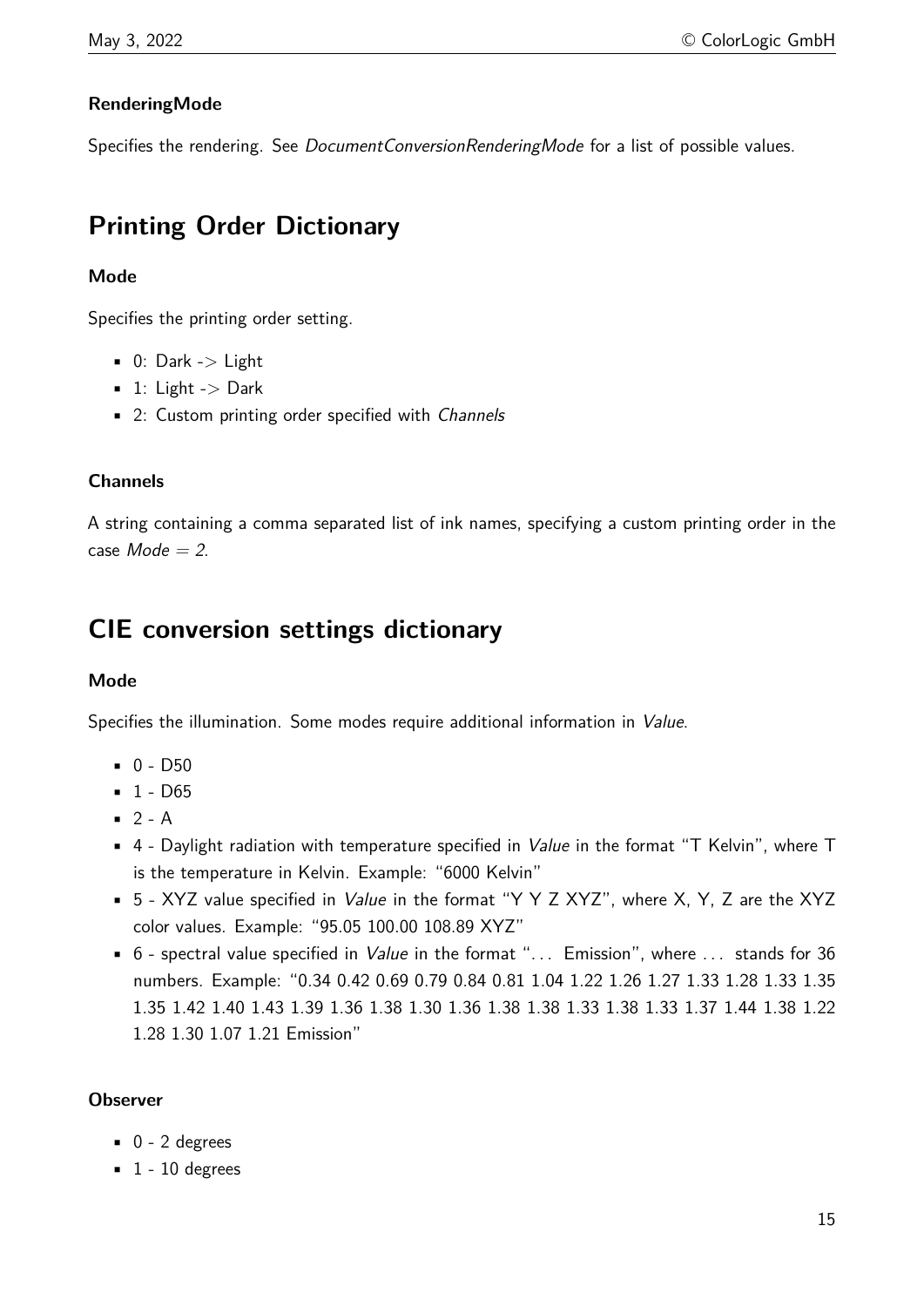# **Value**

See Mode.

# **Examples**

```
D65, 10 degrees:
"CIEConversionSettings":
{
  "Mode": 1,
  "Observer": 1
}
Daylight 6000 Kelvin, 2 degrees:
"CIEConversionSettings":
{
    "Mode": 4,
    "Observer": 0,
    "Value": "6000 Kelvin"
}
```
# **Spot Color Rule Dictionary**

### **Name**

The name of the spot color to which this rule applies.

### **Conversion**

Specifies how the spot color shall be processed.

- $\bullet$  0 no conversion
- $\blacksquare$  1 automatic conversion
- 4 output values
- 2 Alternate color space
- 3 Remove
- 8 Replace

### **Library**

The name of the spot color library which shall be searched for target values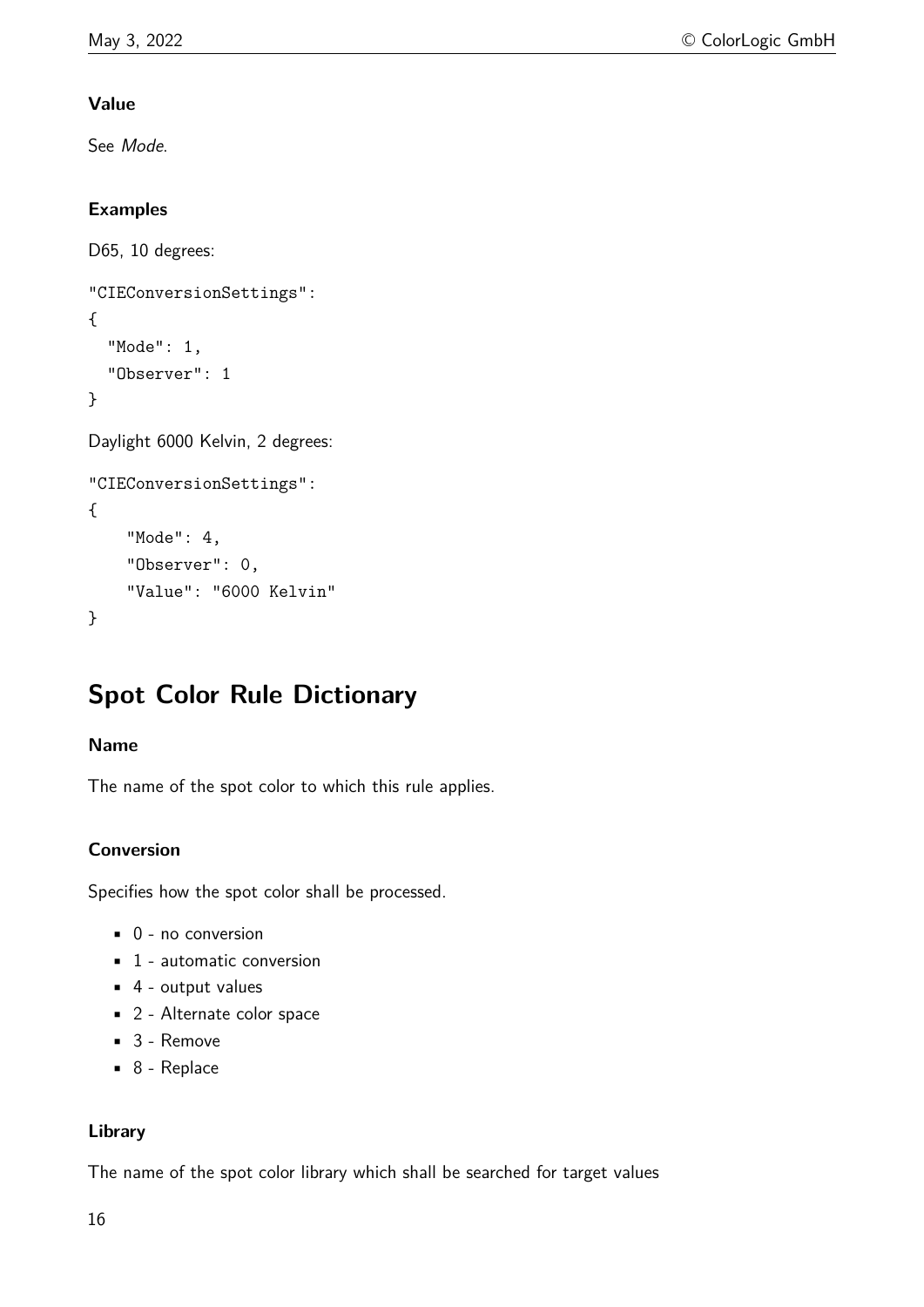### **Alias**

The name which shall be looked up in the library instead of the original spot color name.

### **DstValue**

Output values for conversion mode 4. The format is a series of numbers, one per channel, followed by a color space signature. Example: "0.0 5.8 67.4 0.0 CMYK"

### **ActiveChannels**

Bit field specifying which channels shall be used for optimizing (Conversion  $= 1$ )

### **Opacity**

Opacity value which overrides the opacity from the spot color library.

# **PDF Layer Rule Dictionary**

### **Name**

The name of the PDF layer to which this rule applies. If the name begins with "ProcessingSteps:", the remaining part of the name specifies a processing step (ISO 19953-1). If the name is "InvisibleLayers", all layers set to invisible are addressed.

### **Active**

- 0 don't apply this rule
- 1 apply this rule

### **Option**

Specifies how the addressed layer shall be processed.

- 0 no special treatment
- $\blacksquare$  1 don't convert
- $\blacksquare$  2 remove

# **Transparency reduction settings dictionary**

### **Active**

Specifies if transparency reduction shall be applied on PDF files which contain transparencies.

• 0 Don't apply transparency reduction (default). All other transparency options are ignored.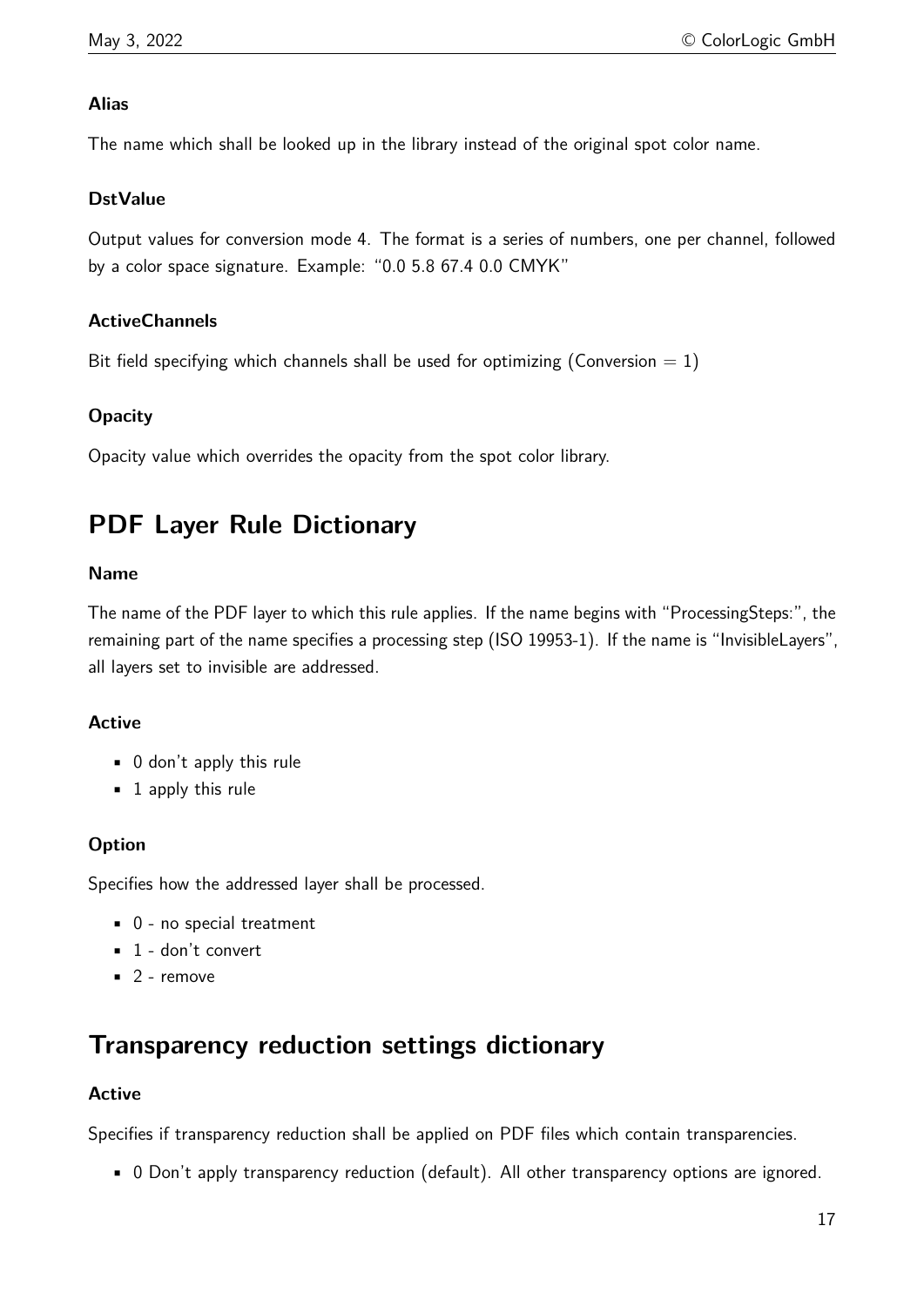• 1 Apply transparency reduction

### **Rasterize**

Specifies if the file shall be rasterized and converted into a single image per page.

- 0 Don't rasterize the file. Transparencies are reduced under preservation of vector and image elements if possible.
- 1 Rasterize the file.

### **RasterizeAlways**

Specifies if the check transparencies and overprinting shall be skipped before rasterizing. When this option 9is set, all PDF files will be rasterized even if they do not contain transparencies or overprinting. Only valid if Rasterize is 0.

- 0 Check for transparencies and overprinting
- 1 Don't check for transparencies and overprinting

# **PixelVector**

Integer value in t he range 0-100 specifying the raster/vector balance.

### **VectorResolution**

Integer value specifying the resolution for vector and text.

### **ShadingResolution**

Integer value specifying the resolution for shadings.

### **ConvertText2Path**

Convert all text to outlines.

### **ConvertContour2Path**

Convert all strokes to outlines.

### **TrimComplexAreas**

Clip complex regions.

# **SetPageTransparencyCSToDocumentCS**

Use document color space as transparency color space on page level.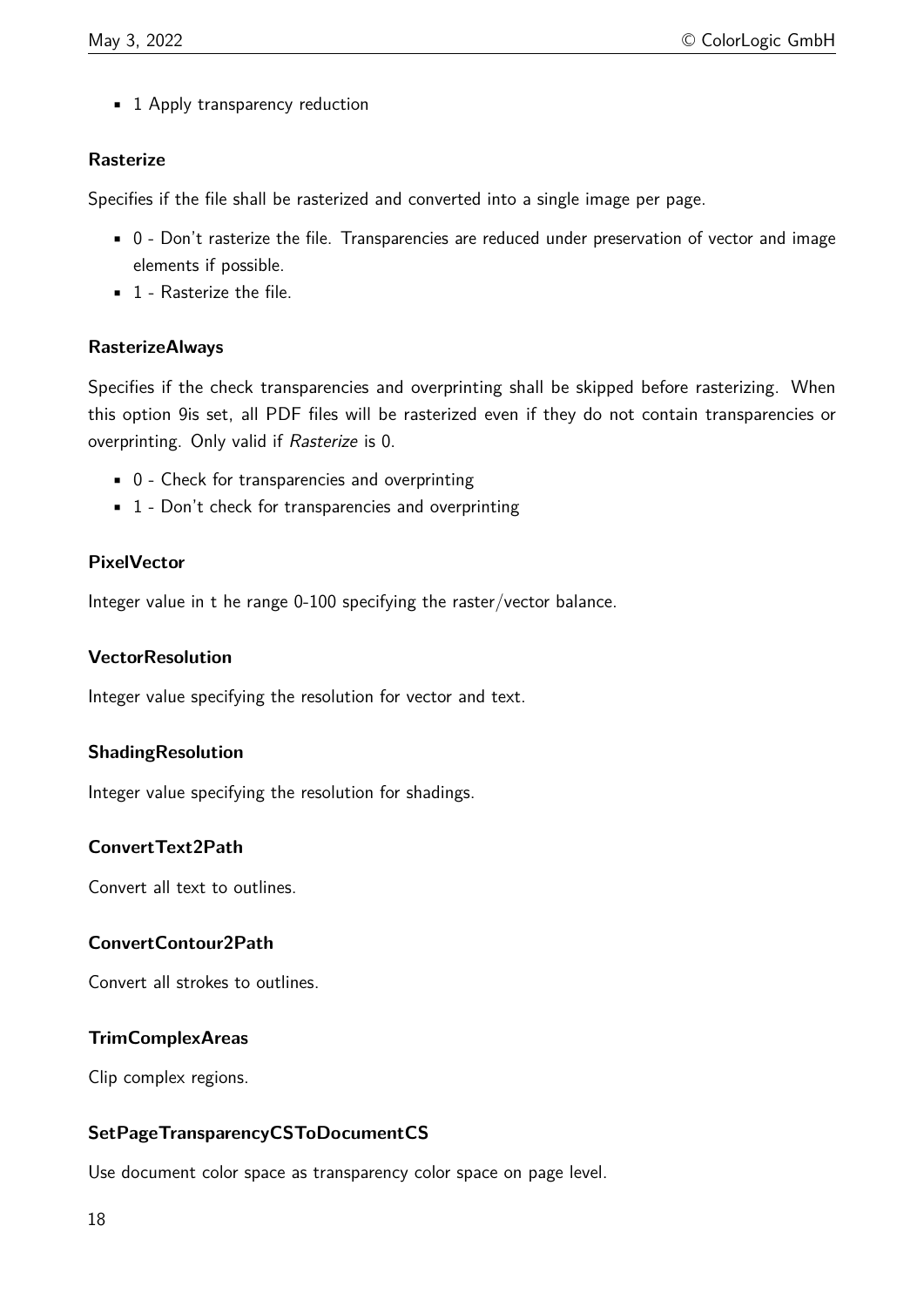# **PreserveOverprinting**

Preserve overprints.

### **PreserveOverprintEffects**

Preserve overprint appearance.

### **Timeout**

The limit in minutes after which a running transparency reduction will be cancelled. This avoids potential blocks in certain cases of complex PDF files which cause the vector based transparency reduction take too long. When the limit is reaches, either an error occurs or the fill will be rasterizes, depending on the value of RasterizeAfterTimeout.

### **RasterizeAfterTimeout**

Specifies the behaviour after the transparency reduction reached timeout.

- 0 Generate an error
- 1 Rasterize the file

### **RasterResolution**

Integer value specifying the resolution when rasterizing.

### **RasterFormat**

Output format for rasterizes files.

- 0 PDF (default)
- $\blacksquare$  1 Pixel file

### **RasterSmooth**

Smooth Text and Vector Graphics.

### **Preset**

Name of the preset to be used. This option is only valid if Rasterize is 0. If the preset name is not "Custom", transparency reduction options are overwritten with predefined values according to the following tables.

"Default" - High resolution for printing

| PixelVector             | 100  |
|-------------------------|------|
| <b>VectorResolution</b> | 2400 |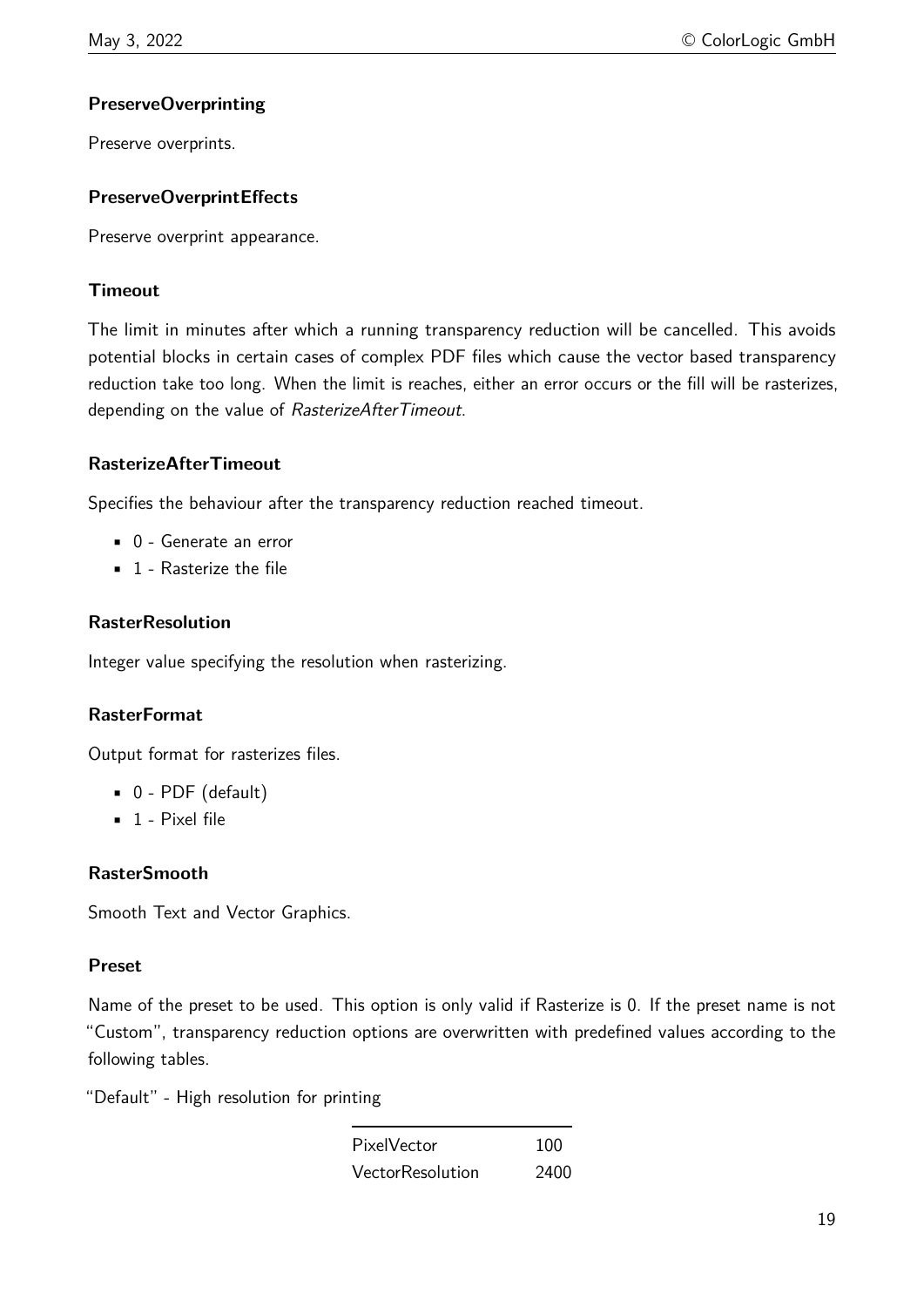| ShadingResolution       | 300 |
|-------------------------|-----|
| ConvertText2Path        | O   |
| ConvertContour2Path     | O   |
| <b>TrimComplexAreas</b> | 1   |
| PreserveOverprinting    | 1   |

# "DissolveOverprinting" - Dissolve overprinting

| PixelVector             | 100  |
|-------------------------|------|
| VectorResolution        | 2400 |
| ShadingResolution       | 300  |
| ConvertText2Path        | 0    |
| Convert Contour 2 Path  | 0    |
| <b>TrimComplexAreas</b> | 1    |
| PreserveOverprinting    | 0    |

# "ResolutionForProofPrinting" - Resolution for Proof Printing.

| PixelVector             | 75  |
|-------------------------|-----|
| VectorResolution        | 720 |
| ShadingResolution       | 360 |
| ConvertText2Path        | 0   |
| ConvertContour2Path     | 1   |
| <b>TrimComplexAreas</b> | 1   |
| PreserveOverprinting    | 0   |

"RasterizeAllGraphicsAndText" - Rasterize all graphics and text.

| PixelVector             | 0    |
|-------------------------|------|
| VectorResolution        | 2400 |
| ShadingResolution       | 300  |
| ConvertText2Path        | 0    |
| ConvertContour2Path     | U    |
| <b>TrimComplexAreas</b> | 1    |
| PreserveOverprinting    | 1    |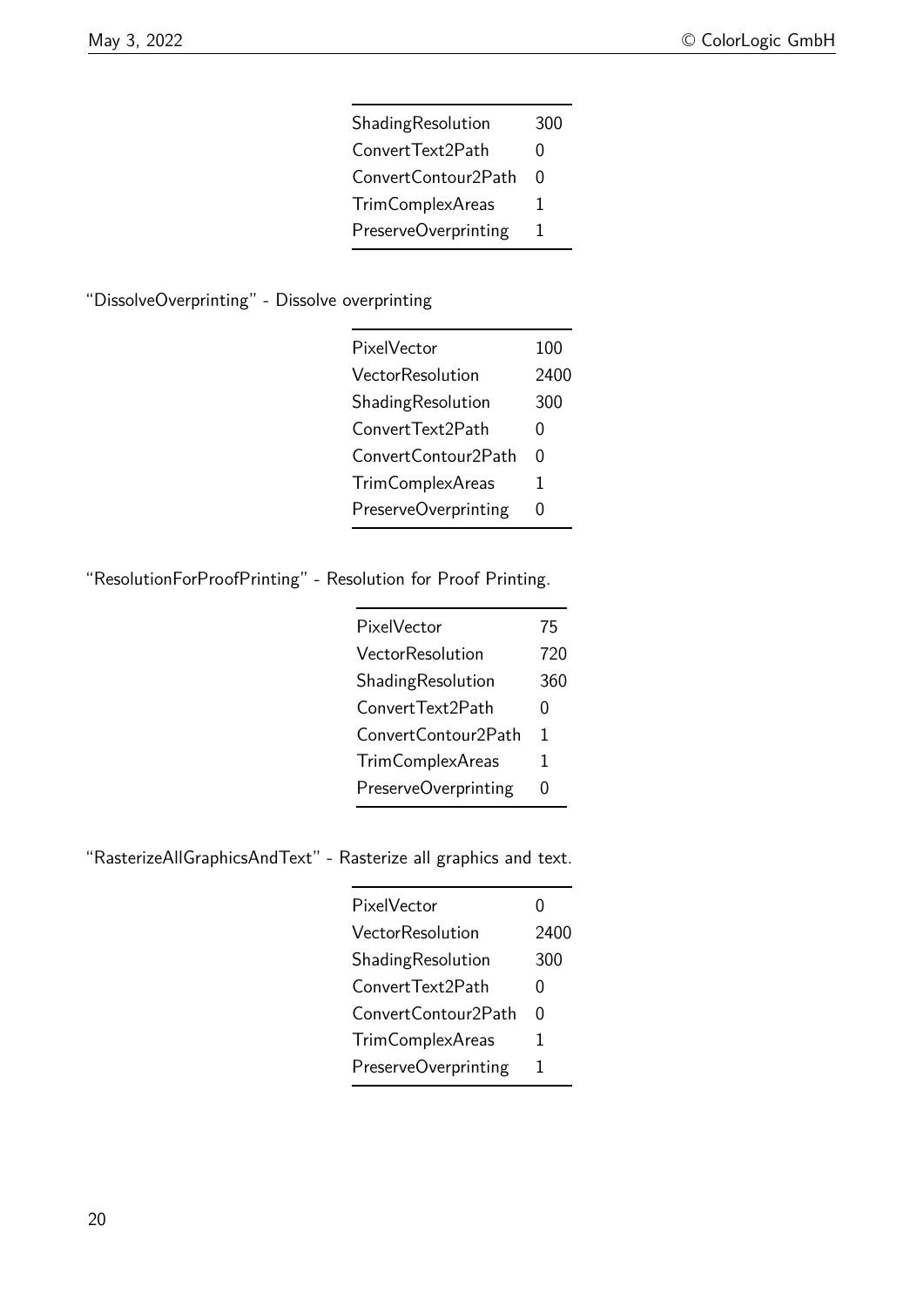# **Gradation settings dictionary**

### **Name**

The name of channel to which this rule applies.

### **Active**

- 0 don't apply this gradation rule
- 1 apply this gradation rule

### **Gradation**

The name of the gradation curve which shall be applied.

# **Media wedge settings dictionary**

### **MediaWedges**

Array of dictionaries, each specifying a media wedge. See "Media wedge dictionary".

### **Options**

Dictionary specifying options related to media wedge layout. See "Media wedge options dictionary".

# **Media wedge dictionary**

### **Active**

Specifies if the media wedge is placed on the page.

- 0: The media wedge is not placed
- 1: The media wedge is placed

### **Convert**

Specifies if the media wedge is in simulation color space. Only valid if *ProofInfo* is not 1.

- 0: The media wedge is in simulation color space
- 1: The media wedge is not in simulation color space

### **Position**

Specifies the position where the media wedge is placed in relation to the page content

• -1: Automatic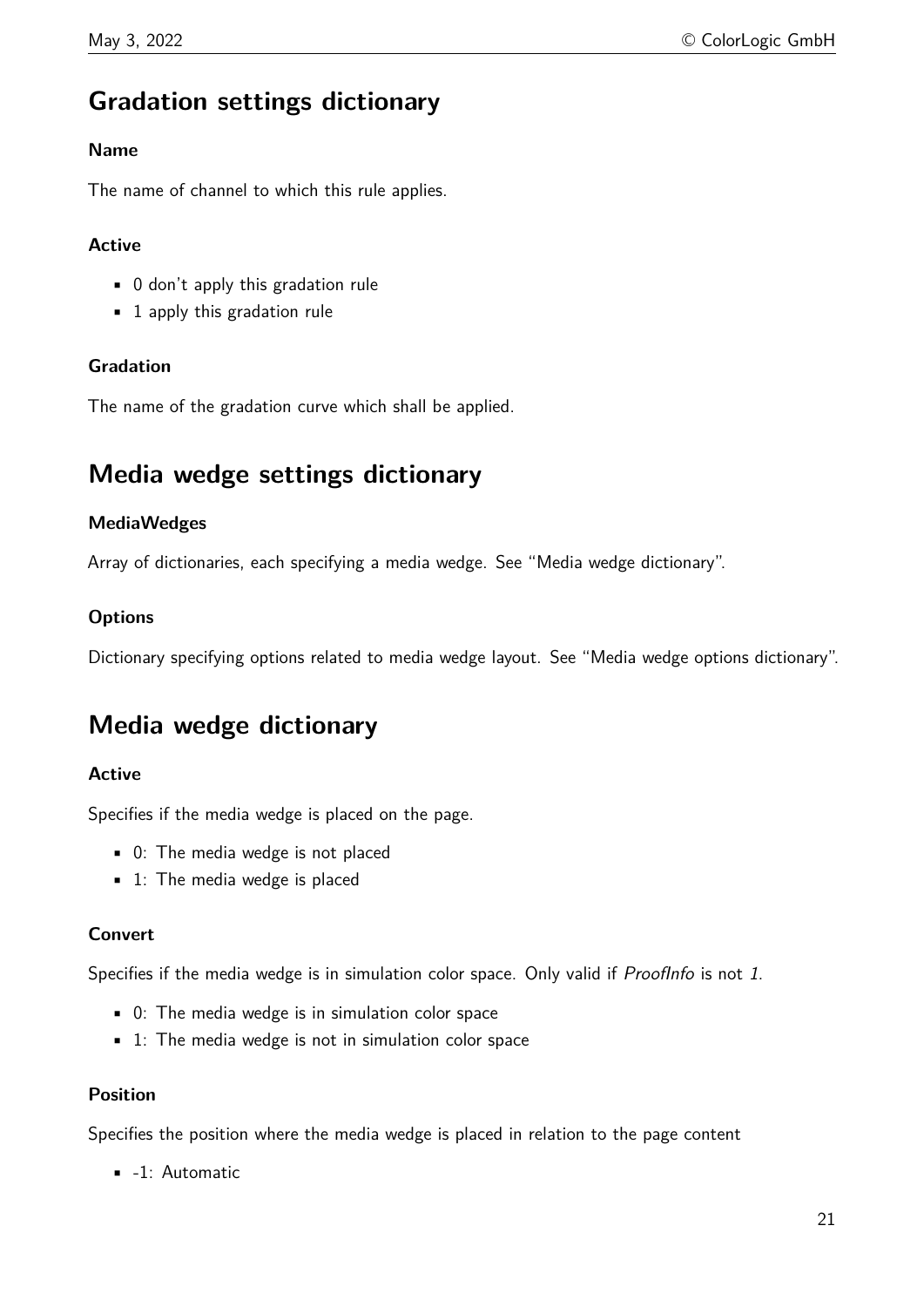- 0: Bottom Margin
- **·** 1: Right Margin
- 2: Top Margin
- 3: Left Margin

# **Dynamic**

Specifies if the media wedge id created dynamically. Only valid if *ProofInfo* is not 1.

- 0: The media wedge is loaded from a file as specified in File.
- 1: The media wedge is created dynamically

# **ProofInfo**

Specifies if this media wedge is proofing information in text form.

- 0: The media wedge is not proofing information
- 1: The media wedge is proofing information

# **CustomText**

Specifies if the proofing information is described by custom text. Only valid for *ProofInfo = 1* 

- 0: The proofing information is generated automatically, using a default text
- $\blacksquare$  1: The proofing information is generated based on the value of the Text option

# **Text**

Specifies the text used for proofing information. Only valid if ProofInfo = 1" and CustomText =  $1^*$ .

The following variables can be used in the text: \$Date, \$JobName, \$ApplicationVersion, \$Configuration, \$SrcProfile, \$DstProfile, \$RenderingIntent

# **File**

Specifies the file from which the media wedge is loaded. Only valid if Dynamic is not 1.

# **Media wedge options dictionary**

# **FontSize**

Specifies the font size (pt) to be used for text.

# **WhiteSpace**

Specifies the width in mm of the white space around the patches.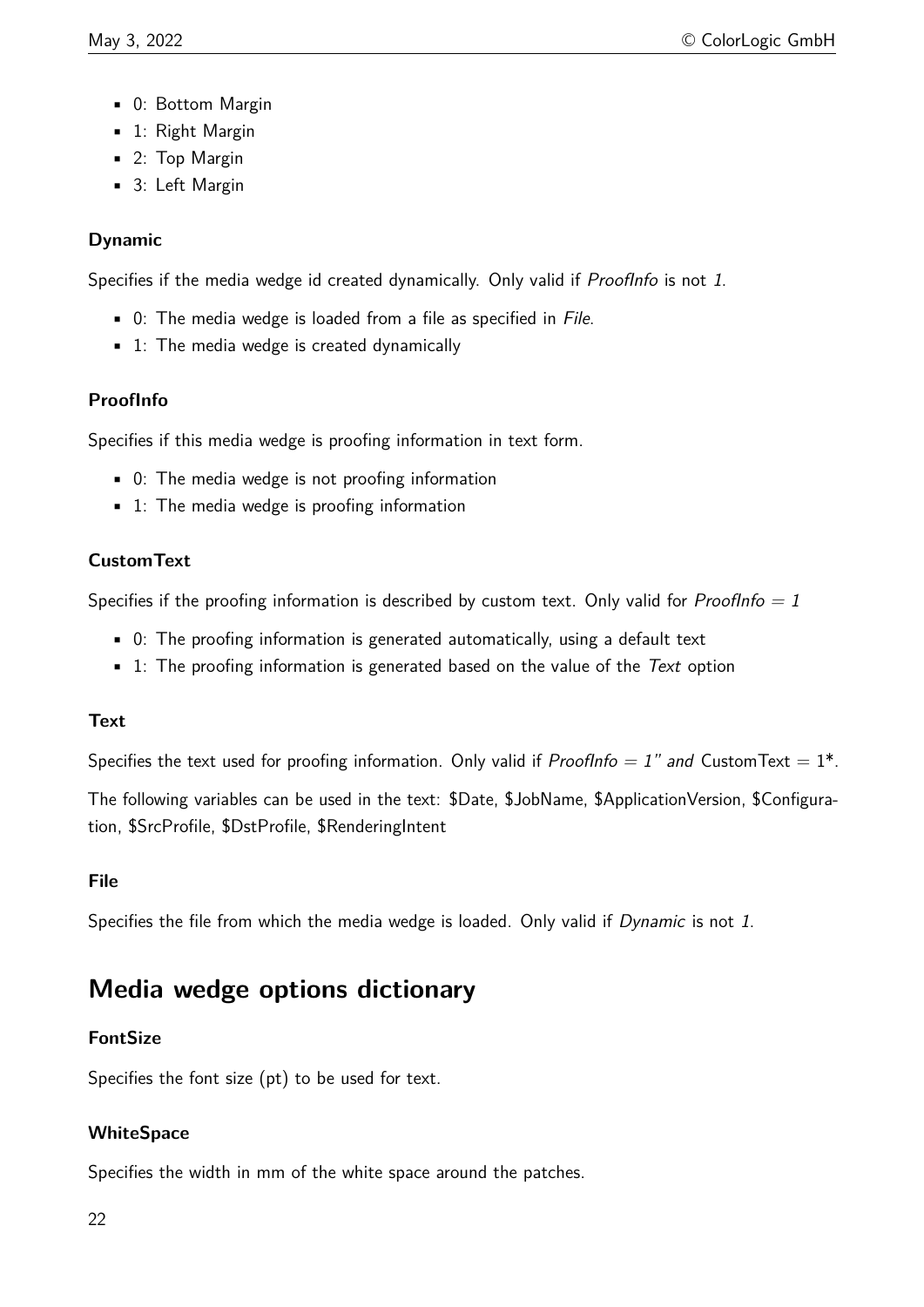# **PlaceOnEveryPage**

Specifies if the media wedge shall be positioned on every page of a multipage PDF.

- 0: The media wedge is placed on the first page only
- 1: The media wedge is placed on every page

### **DefaultChartWidth**

Specifies the default chart width (mm).

### **PatchWidth**

Specifies the patch width (mm).

### **PatchHeight**

Specifies the patch height (mm).

### **Gap**

Specifies the width of gaps between patches.

- 0: automatic
- **1: 0.5 mm**
- 2: 1.0 mm
- 3: 2.0 mm
- $\blacksquare$  4: no gap

### **Dist**

Specifies the patch distribution.

- 0: normal
- 1: random
- 2: sorted

### **PatchesPerSpotColor**

Specifies the number of patches per spot color.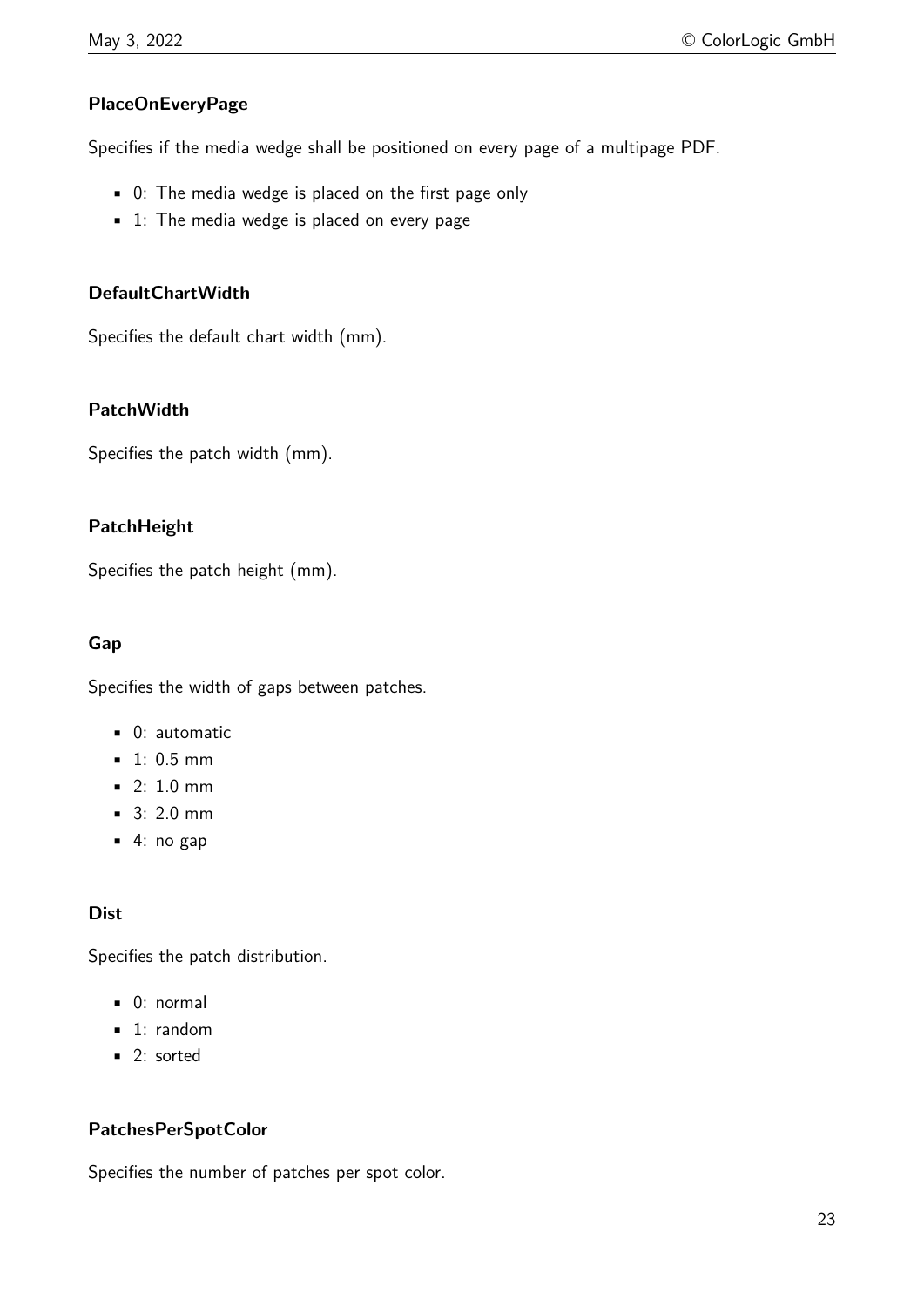# **Job Warnings**

### **ReportWarnings**

A dictionary specifying reporting settings for job warnings. Each entry in the dictionary specifies the settings for one job warning. The key is the name of the warning and the value is an integer which can take one of the following values:

- 0: deactivate this warnking
- $\blacksquare$  1: report a warnings in the job report (if a job report is generated)
- 2: treat as error

This is the list of warning names:

## **RasterizeToRGBGray**

The file has been rasterized into the RGB oder GRAY target color space, so that spot color settings became effect-less.

### **OutputIntentWrongColorSpace**

The option "Prefer PDF Output Intent" has been deactivated, because the color space is incompatible with the configuration settings.

### **NoPagesConverted**

No pages were converted, according to the settings in the configuration.

### **EmbeddedProfileIgnored**

An embedded Profile has been ignored.

### **PageRangeIgnored**

The page range has been ignored.

### **SkippedFaxDecode**

Skipped color conversion of CCITTFax compressed image(s).

### **TransparencyColorSpacesDoesntMatch**

The Transparency Blending Space on Page Level does not match the Document Color Space.

### **RasterizeAfterTimeout**

The file has been rasterized after a timeout during transparency reduction.

### **SpotColorNameAmbiguity**

The file contains spot colors names in different spellings which can cause ambiguities.

### **SpotColorNameEncoding**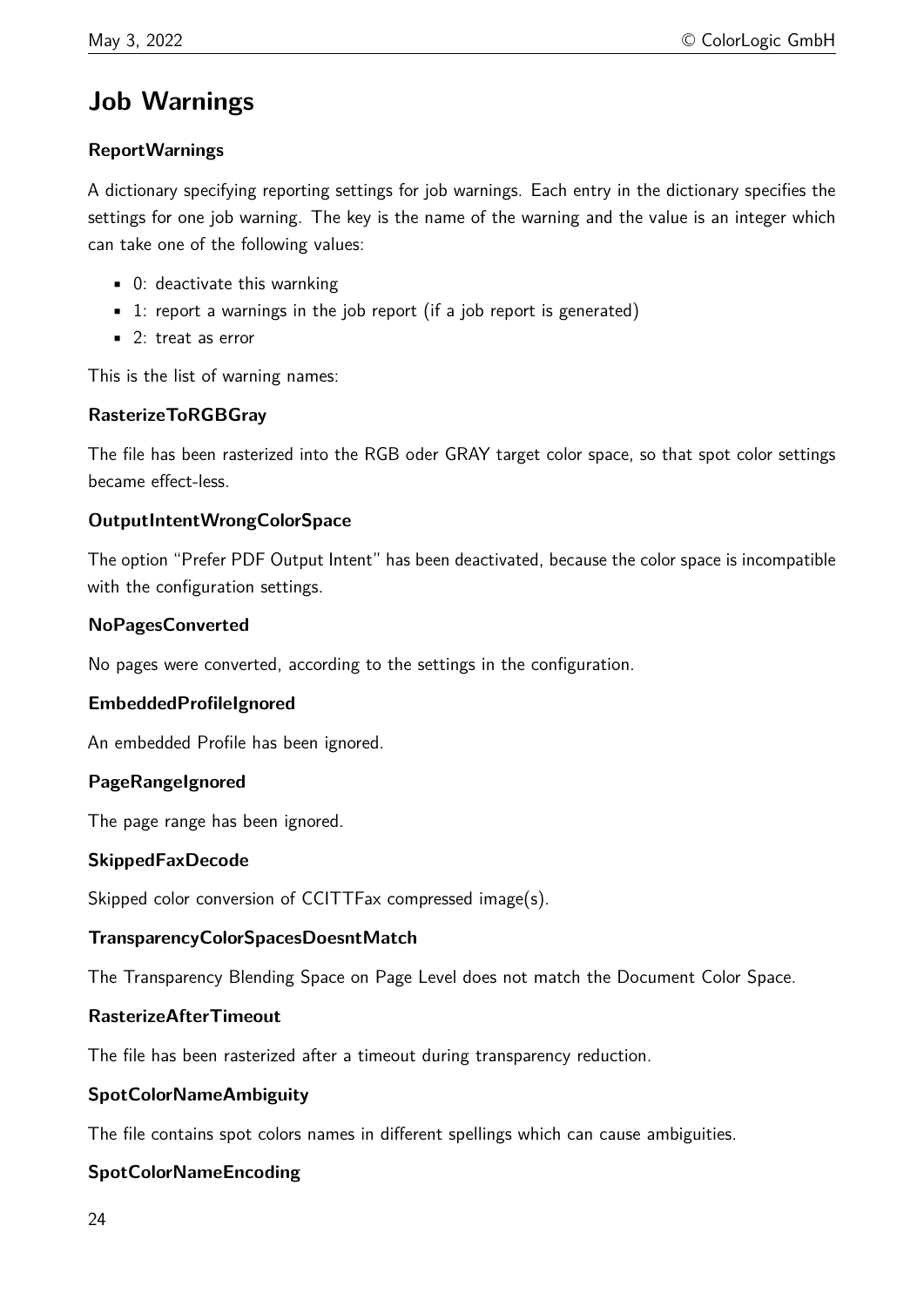One or more spot color names contain special characters but are not UTF-8 encoded and may have not been recognized correctly.

### **EmbeddedProfileCorrupt**

An embedded Profile is corrupt.

### **RGBWithSpot**

The combination of RGB and spot colors can yield unexpected results.

### **ImageNoColorConversion**

The image file was not color converted due to the selected settings.

### **LargeTIFF**

The generated TIFF file is larger than 4 GB. Please check the file and, if necessary, set the preferred lossless format in the configuration tab "Options" to "PSD".

### **LayerConversion2MultiColorNotPossible**

Photoshop layers can't be converted into Multicolor. The layers have been removed.

### **TextLayerNotConverted**

A text layer has possibly not been converted completely.

### **SmartFilterNotRemoved**

A SmartFilter couldn't be removed.

### **PSLayerCantChangeByteOrder**

PhotoShop layers can't be retained when a TIFF file in "little endian" byte order is converted into PSD and have been removed.

### **KeepTransparencyAsAlphaNotPossible**

A transparency channel has not been added.

### **PSDAdjustmentLayerColorSpaceChange**

The file contains adjustment layers which may cause issues after a color space (mode) change.

### **PSLayersNotSavedInJPEG**

Photoshop layers can't be saved in JPEG. The layers have been removed.

### **MediaWedgeNotPlacedWrongColorSpace**

A media wedge was not placed because the color space is not compatible.

### **MediaWedgeWrongColorSpace**